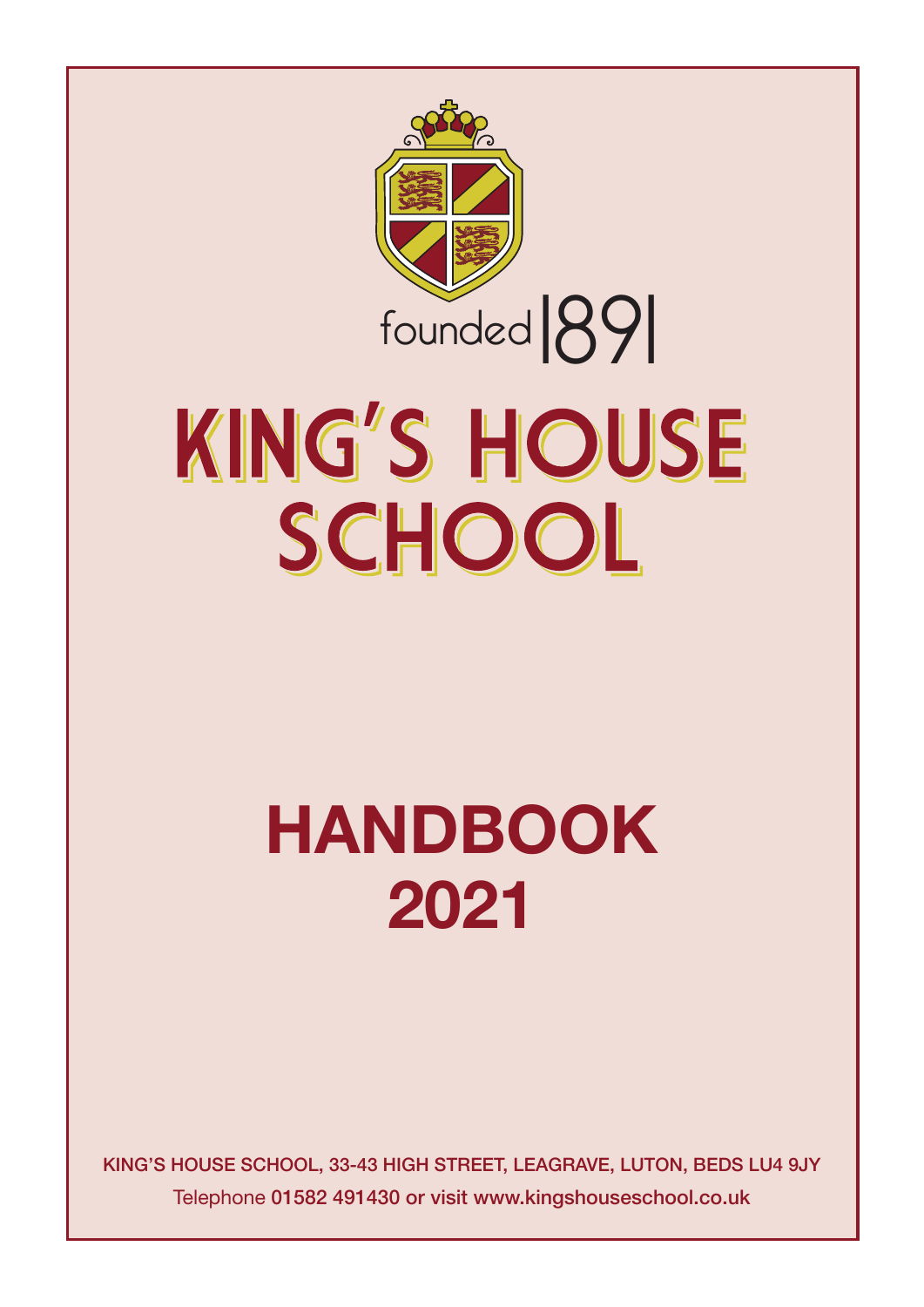## **CONTENTS**

| Our Ethos                                  | $\overline{3}$ |
|--------------------------------------------|----------------|
| Aims of the School                         | 3              |
| <b>School Organisation</b>                 | 4              |
| <b>Board of Trustees</b>                   | 5              |
| <b>School Consultants</b>                  | 5              |
| Prefects                                   | 6              |
| Teachers & Teaching Support Staff          | 7              |
| Administration & Site Staff                | 7              |
| <b>School History</b>                      | 8              |
| Results & Destinations                     | 8              |
| School Reports & Parents Evenings          | 9              |
| School Uniform                             | 10             |
| <b>Term Dates</b>                          | 12             |
| Pastoral Care & Communication with Parents | 13             |
| The School Day                             | 14             |
| <b>School Meals</b>                        | 17             |
| <b>Assisted Places Trust Fund</b>          | 17             |
| <b>Extra-Curricular Activities</b>         | 18             |
| <b>Individual Music Tuition</b>            | 18             |
| Formula for Success Programme              | 18             |
| School Library                             | 19             |
| The House System                           | 19             |
| Homework                                   | 21             |
| <b>Annual Speech Day</b>                   | 23             |
| <b>Sports Day</b>                          | 26             |
| King's House Parents' Association          | 26             |
| 1891 Association & Museum                  | 26             |
| <b>School Policies</b>                     | 27             |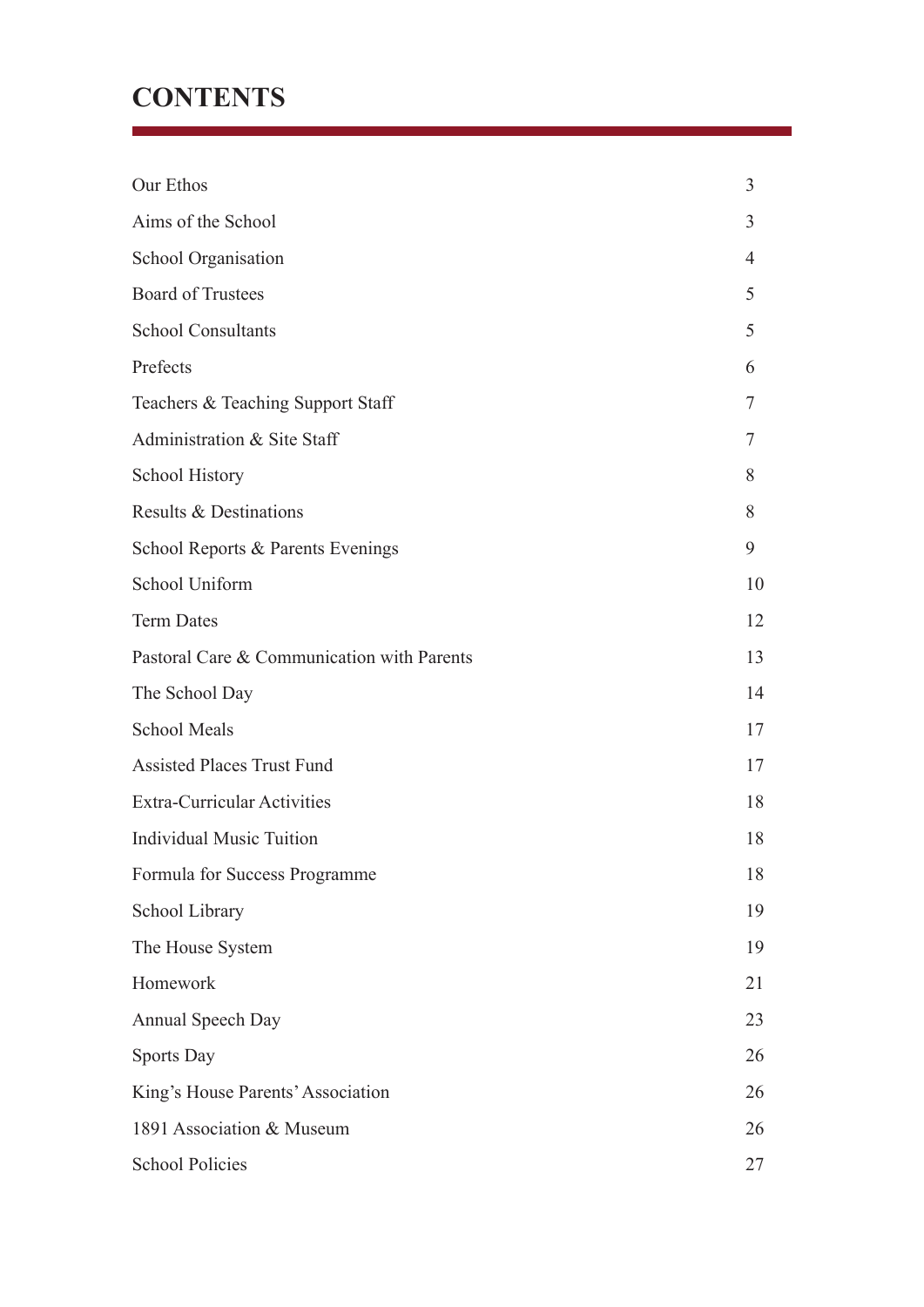## **OUR ETHOS**

King's House School is a happy and vibrant school made up of bright and inquisitive children, each with their own interests, abilities and personalities. The school offers each one exceptional opportunity to learn and achieve. We encourage individuality, initiative, creativity, independence and enquiry, together with a love of learning which we hope will last a lifetime. We want our pupils to become well rounded and confident individuals and we seek to achieve this by finding a proper balance between academic excellence, challenge and fun. The school will build a reputation for having a very friendly, family atmosphere, where children can enjoy their childhood, develop a love of learning and become confident, creative and independent young people. The development of each individual child's talents and interests lie at the heart of the education we provide and we are keen to ensure that this becomes a strong feature of the school.

## **AIMS OF THE SCHOOL**

The School has developed the following aims to help our pupils to become well motivated, enthusiastic pupils with a positive attitude towards learning.

#### **EYFS Aims: (S,M,I,L,E)**

- **S**timulating, Safe & Secure environment for ALL children in our school.
- **• M**ulti-cultural ethos of the school which celebrates all denominations and faiths in which all individual beliefs are respected.
- **• I**mplement Independence in all areas of the EYFS curriculum by engaging, motivating and enabling children to think critically to become an effective and motivated learner.
- **• L**ife long, happy and contented learners who progress and achieve to their full potential.
- **• E**nthusiastic, dedicated and knowledgeable staff who work with Parents as Partners to provide planning for individual children's needs.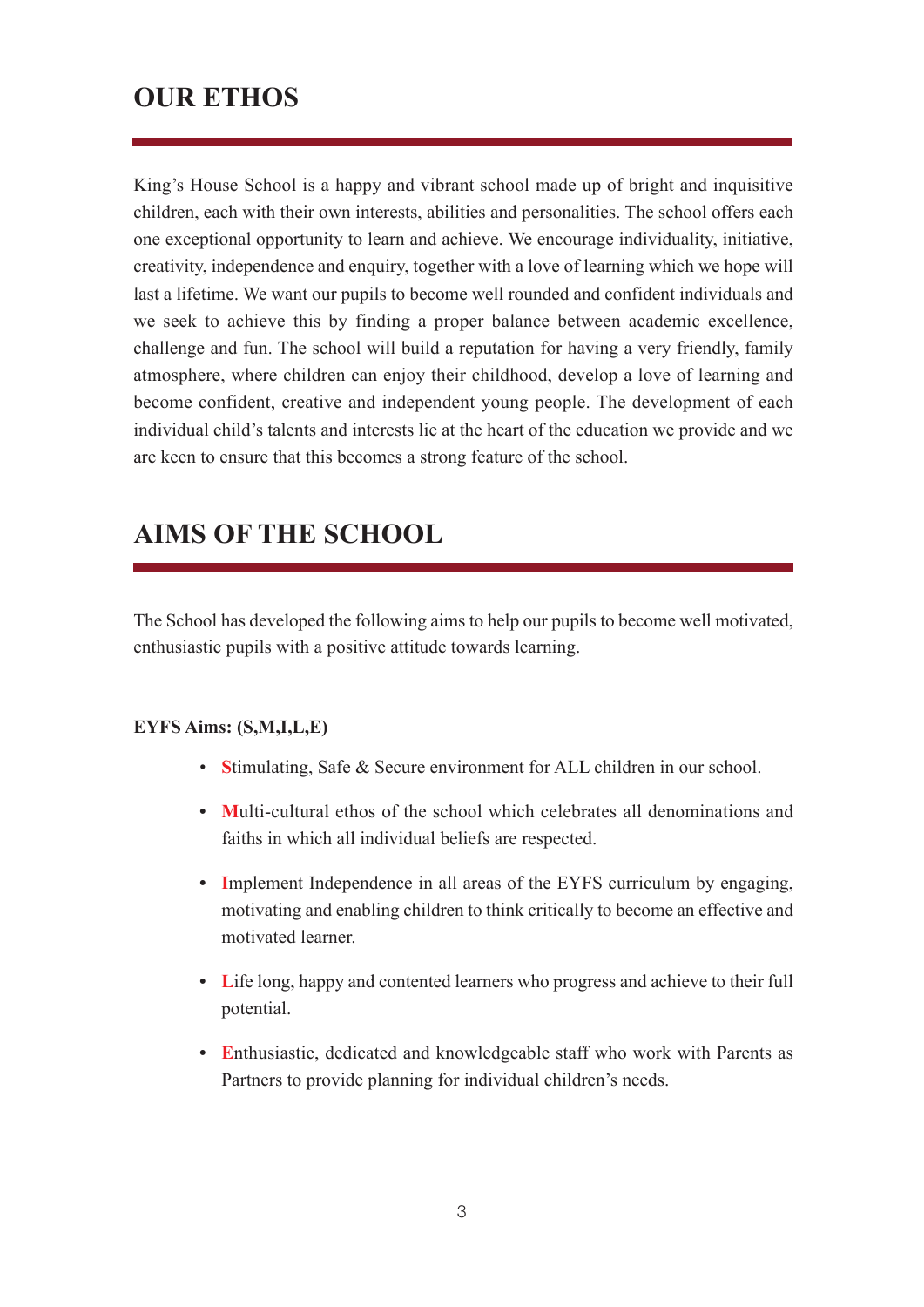#### **School Aims: (S,P,A,R,K,L,E)**

- Same as our Early Years, as we continue to build and grow.
- **• P**hysical, intellectual, aesthetic, moral and spiritual education in a broad and balanced curriculum.
- **• A**dopt different learning techniques and skills in order to be stimulated, challenged, enthused and positively guided by well qualified staff.
- **• R**espect for others and encourage responsible behaviour and attitudes within a caring community, setting examples to our Early Years pupils and visitors to the school.
- **• K**ing's House School promotes good relationships and communication amongst pupils, staff and parents which is an integral part in the successful provision of a good education.
- **• L**eadership, management and the board of trustees provide an effective oversight in ALL sections of the school in line with these aims, educational standards, financial planning, investment in staff, accommodation and resources. They provide support, challenge and stimulus for growth and improvement.
- **• E**ncourage individuality, initiative, creativity, independence and critical thinking in all areas of pupils' development.

| <b>Traditional independent school terminology</b> | <b>National Curriculum terminology</b> |
|---------------------------------------------------|----------------------------------------|
| <b>Lower School or Pre-prep</b>                   | <u>Key Stage 1</u>                     |
| Form 1 (age $4+$ )                                | Reception                              |
| Lower Second Form (age $5+$ )                     | Year 1                                 |
| <b>Upper Second Form</b> (age $6+$ )              | Year 2                                 |
|                                                   |                                        |
| Middle School or Lower Prep                       | <b>Lower Key Stage 2</b>               |
| Lower Third Form (age $7+$ )                      | Year 3                                 |
| <b>Upper Third Form</b> (age $8+$ )               | Year 4                                 |
|                                                   |                                        |
| <b>Upper School</b>                               | <u>Upper Key Stage 2</u>               |
| Lower Fourth Form (age $9+$ )                     | Year 5                                 |
| <b>Upper Fourth Form</b> (age $10+$ )             | Year 6                                 |

## **SCHOOL ORGANISATION**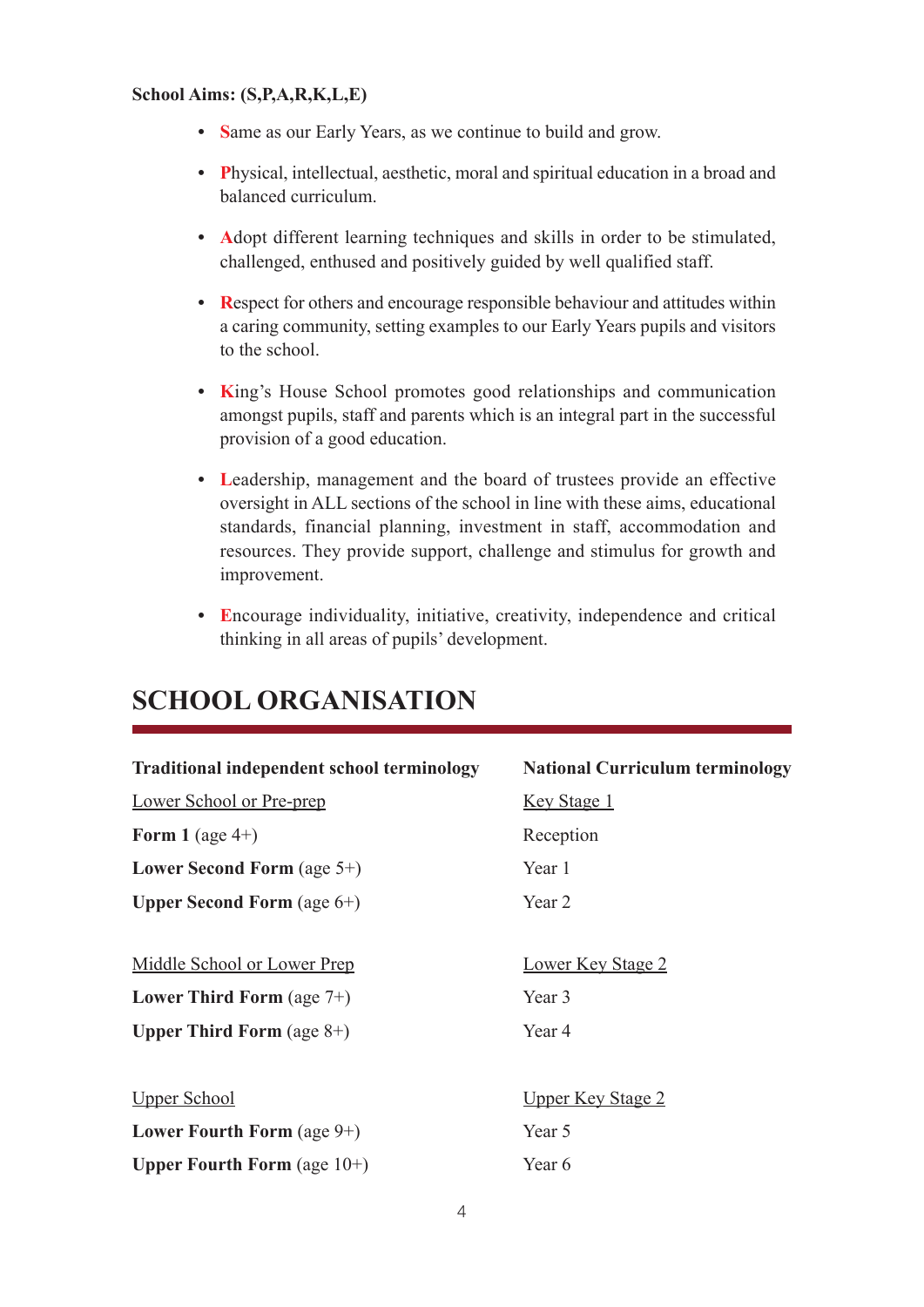## **THE BOARD OF TRUSTEES**

Mrs A Bashir Mrs C Beach Mrs C Sillars Mrs A Clark Dr A J Cook Mr D Flere Cllr M Hussain JP Miss J Pawaar Mrs B Rook

## **SCHOOL CONSULTANTS**

The Board of Trustees have appointed a Panel of Consultants to advise them on the following matters:

| Building & Planning:    | Neil Hansford                    |
|-------------------------|----------------------------------|
| Data & GDPR:            | Simon Sellars LLB                |
| Finance:                | David Cox FCA & Peter Cooper FCA |
| Fire & Security:        | Michael Rayner                   |
| HR:                     | Alec Colson LLB                  |
| Marketing:              | Colin Kendall                    |
| <b>Medical Matters:</b> | Dr Sam Bennett                   |
| Wellbeing:              | Gemma Bateman                    |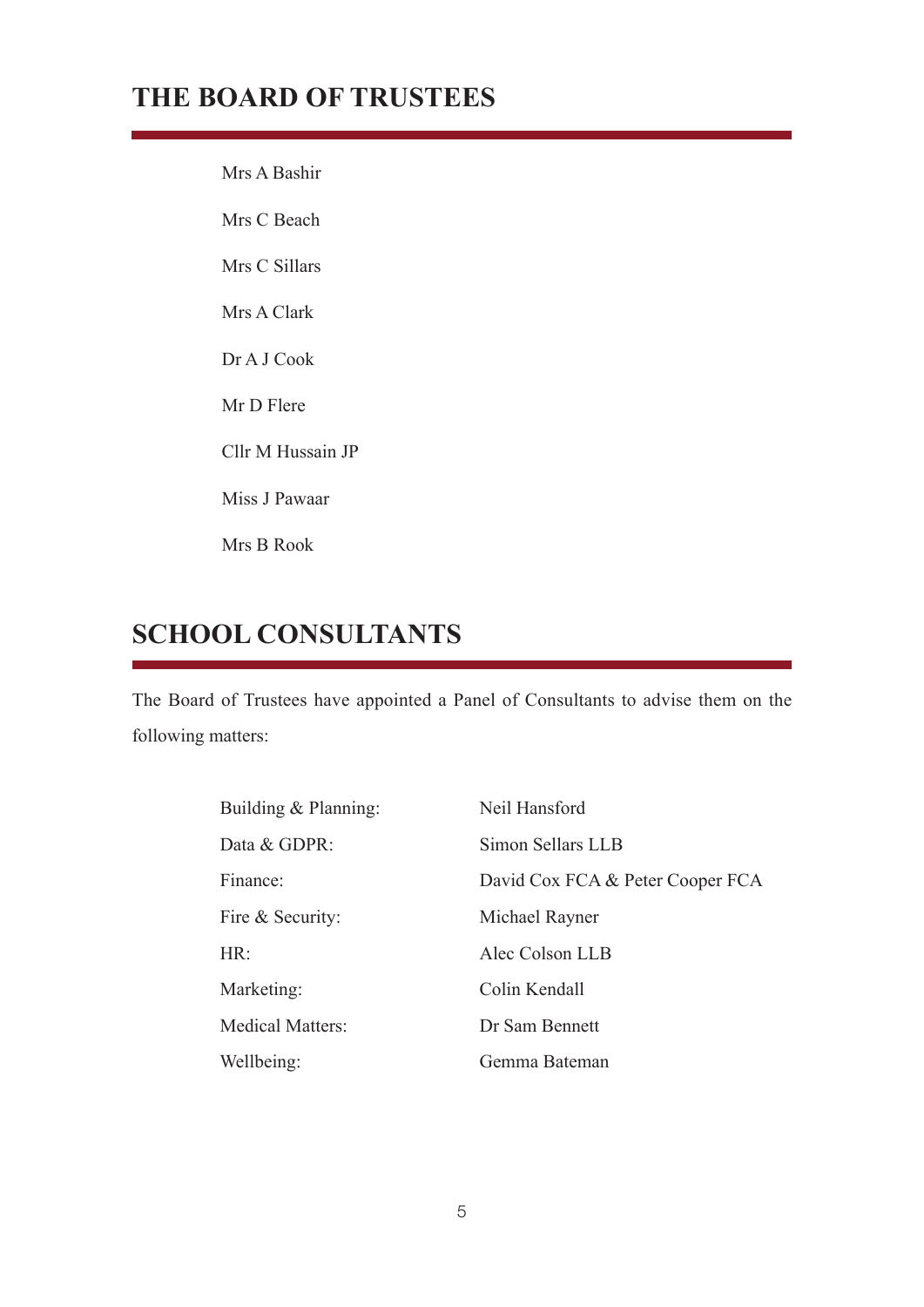## **THE PREFECTS**

The prefectural system has long been established at King's House School. Appointments are made by the Principal from among pupils in the Lower and Upper Fourth Form. The Head Boy, Head Girl, President of the School Council and the House Captains are drawn exclusively from the Upper Fourth Form. Not only do school office holders materially assist members of staff, but the appointment provides pupils with valuable experience in practical leadership and administration.

| Head Boy                             | Zeeshaan Mohib        |
|--------------------------------------|-----------------------|
| Head Girl                            | Tamara Senouni        |
| President of the School Council      | Ayesha Mazhar         |
| Vice President of the School Council | Adam Rahman           |
| <b>Senior Prefect</b>                | Ismaeel Ali           |
| <b>Senior Prefect</b>                | Muhammed Abubakar     |
|                                      |                       |
| Prefect                              | Aaron Roopra          |
| Prefect                              | Sarah Nisar           |
| Prefect                              | Maryam Ahmed          |
| Prefect                              | Lamees Ali            |
| Prefect                              | Musa Shaffi           |
| Prefect                              | Eleeza Ahmed          |
| School Librarian                     | Danisan Sathiskumar   |
| House Captain - Churchill            | <b>Asriel Connage</b> |
| House Captain - Filmer               | Sarrinah Ahmed        |
| House Captain - Keens                | Jayden Wilson         |
| House Captain - Windsor              | Eesa Akhtar           |

In addition to School Appointments, a School Council, elected by a ballot of pupils, meets on a monthly basis to discuss school affairs, debate current issues and coordinate charitable initiatives.

The current School Councillors are:

| Lower Third         |
|---------------------|
| Lower Third         |
| <b>Upper Third</b>  |
| <b>Upper Third</b>  |
| Lower Fourth        |
| Lower Fourth        |
| <b>Upper Fourth</b> |
| <b>Upper Fourth</b> |
|                     |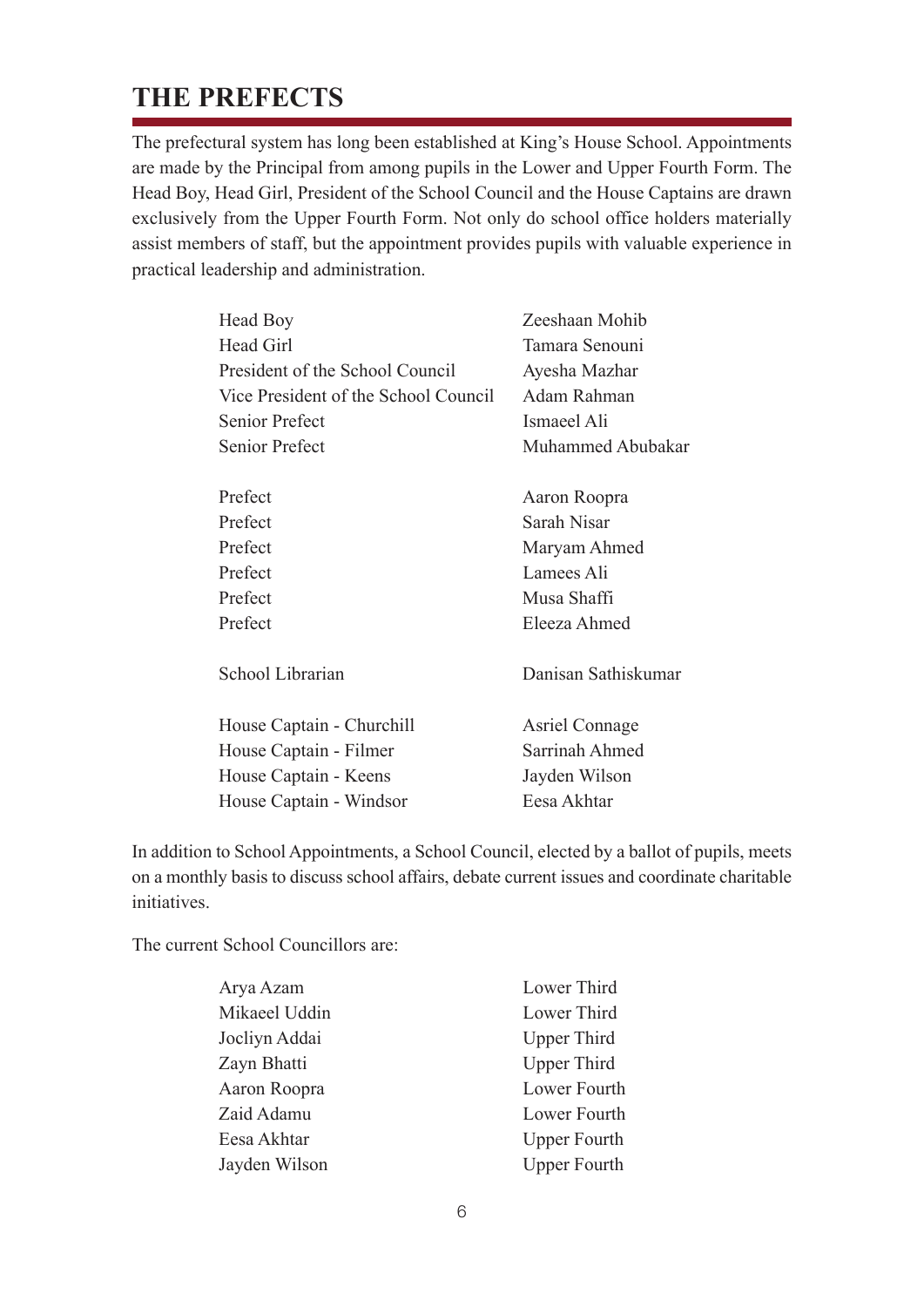## **TEACHING & TEACHING SUPPORT STAFF**

| Dr A J Cook       | Principal                            |
|-------------------|--------------------------------------|
| Miss J Pawaar     | Headteacher                          |
|                   |                                      |
| Mrs N Ashfaq      | Safeguarding Lead/Subject Teacher    |
|                   |                                      |
| Miss V Tarsey     | <b>Reception Teacher</b>             |
| Miss R Lambeth    | Lower Second Form Teacher/ SENCO     |
| Miss A Corr       | <b>Upper Second Form Teacher</b>     |
| Mrs S Walia       | Lower Third Form Teacher             |
| Mr M Golby        | Upper Third Form Teacher/ Games & PE |
| Mrs M Goreova     | Lower Fourth Form Teacher            |
| Miss E Baxter     | <b>Upper Fourth Teacher</b>          |
| Miss N Davda      | <b>Art Teacher</b>                   |
| Mr L Hawkes       | PE/Sport Teacher                     |
| Mrs S Azam        | <b>Assistant Teacher</b>             |
| Mrs J Wallace     | <b>Cover Support Teacher</b>         |
| Mrs E Mziu        | <b>Teaching Assistant</b>            |
| Miss S Watt       | <b>Teaching Assistant</b>            |
| Miss J Burchmore  | <b>Teaching Assistant</b>            |
| Miss A Doroshenko | <b>Teaching Assistant</b>            |

## **ADMINISTRATION & SITE STAFF**

| Mrs A Cook    | <b>Commercial Director</b>            |
|---------------|---------------------------------------|
| Mrs D Chauhan | Registrar & Office Manager            |
| Mrs S Liaquat | <b>Bursar</b>                         |
| Mrs N Kauser  | Welfare & Administration Co-ordinator |
| Mr I Philpot  | Site Agent                            |
| Mrs L Oppong  | Kitchen Manager                       |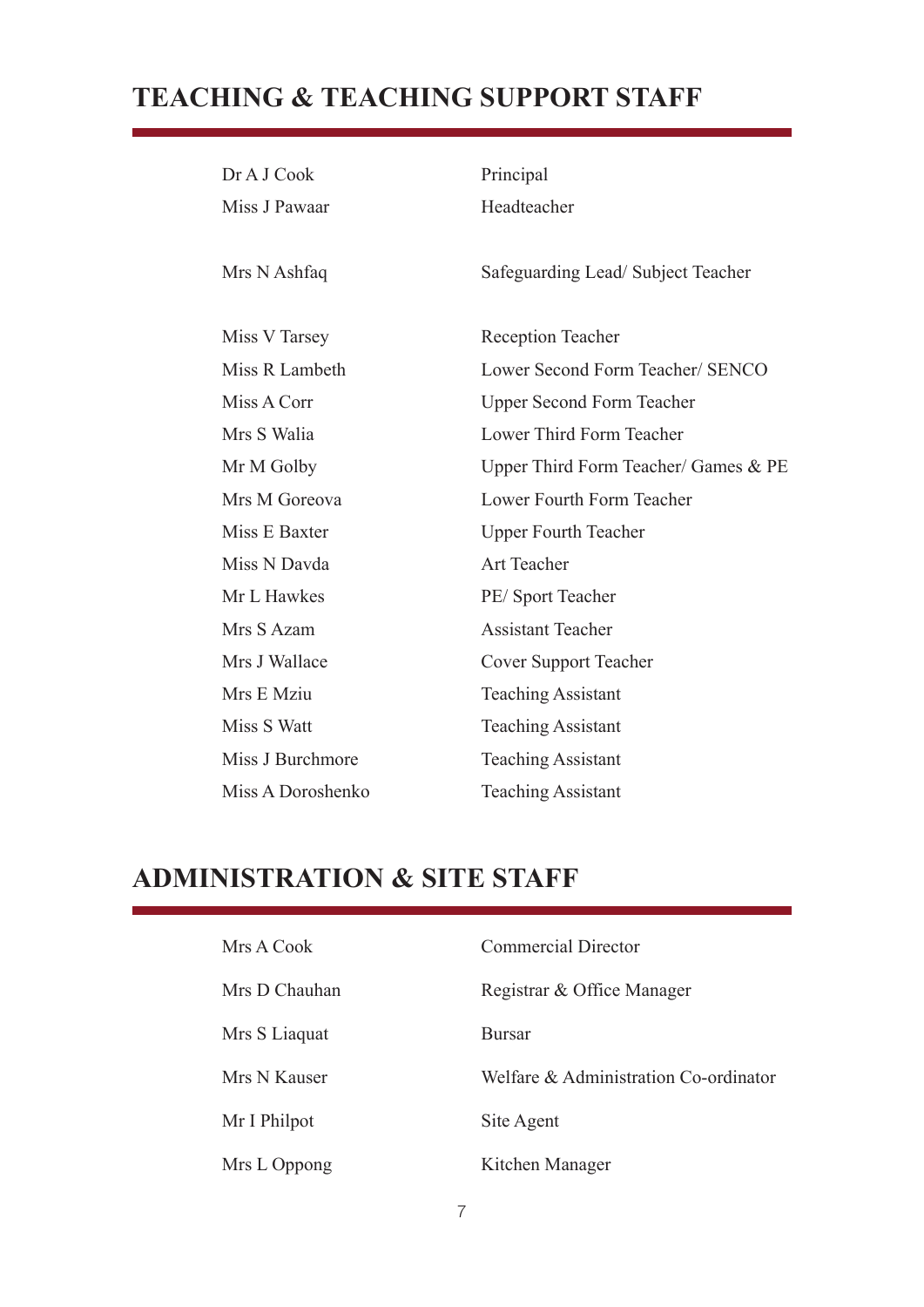## **SCHOOL HISTORY**

In the early 1890s the Secretary of the Luton Chamber of Commerce, accountant Thomas Keens, wrote and published a booklet entitled 'Luton as an Industrial Centre' which outlined the economic incentives for new firms should they move to Luton.

As a result, many firms and individuals relocated to Luton, then only a small market town, during the following decades, drawn to the town by the new business and employment opportunities. The booklet was re-launched in 1900 by the Borough Council and larger industries such as Vauxhall also made the move to Luton. Due to the town's rapid growth, there were initially, in some instances, a lack of amenities. The lack of schools throughout the town concerned the affluent and expanding Luton business class. At this time, many children from such families were usually taught by a governess until they entered school at 8 or 11 years of age.

Thomas Keens, straw-plait merchant David Southam and chemist Richard Charker therefore decided to help found a private school in King Street, Luton to respond to demands of the business community. King's House School therefore opened in September 1891 at 35 King Street in the town centre and at the heart of the town's business district.

Thomas Keens later became a Luton Borough Councillor, Chairman of Bedfordshire County Council and a Member of Parliament. He was knighted as Sir Thomas Keens in 1934 and continued to be associated with the school until his death in 1953. His son, Robert Keens, later director and Chairman of Luton Town Football Club, continued the family association with the school and the family association remains to this day.

## **RESULTS & DESTINATIONS**

When the 11+ independent school entrance results were published in Spring, we were all highly delighted that for the third successive year, every single one of our pupils in the Upper Fourth Form (Year 6), who sat the exams, has received at least one place offer. In fact, the vast majority of pupils have received two, in some cases three place offers.

We would therefore like to congratulate all our pupils, their parents and the teaching staff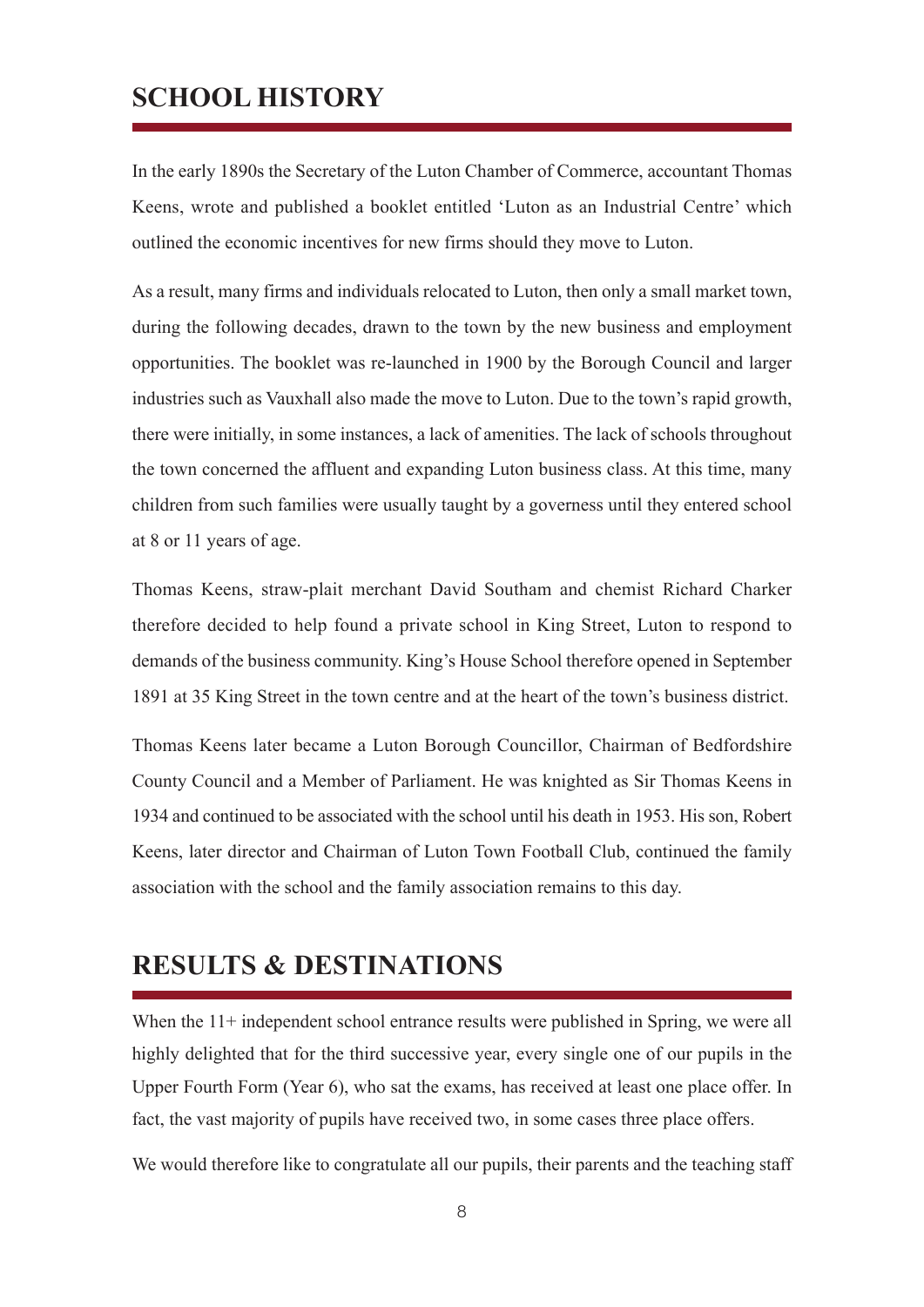who have supported them over the years, on such an outstanding achievement.

Place offers were made by the following selective schools:

| Abbotts Hill School             | 1            |
|---------------------------------|--------------|
| Aylesbury Grammar School        | 1            |
| <b>Bedford School</b>           | 1            |
| Bedford Girls' School           | 2            |
| Bedford Modern School           | 2            |
| Kingshott School                | $\mathbf{1}$ |
| Moorlands School                | 14           |
| <b>St Albans School</b>         | 1            |
| St Albans High School for Girls | 2            |
| St Columba's College            | 1            |

## **SCHOOL REPORTS & PARENTS EVENINGS**

A written report is issued at the end of each school term. Earlier, in each term, a Parents' Consultation Meeting is held for each year group so that all parents can make appointments to meet with their respective class teachers.

Each half-term, parents will receive a Report Card, which is in essence a grade card, setting out grades for achievement and effort in each curricular subject.

Assessment takes place at many levels. For example, teachers are assessing pupils' progress on a daily basis through class work set and setting regular tests and assessments based upon class work. Furthermore, the school participates in national, externally marked tests in May of each year, which are set by a national assessment agency GL Assessment. Pupils' standardised results are reported back to parents on publication.

Pupils in the Upper Fourth Form (Year 6), take part in the nationally set SATS assessments in English, Mathematics and Science in the May of their final term.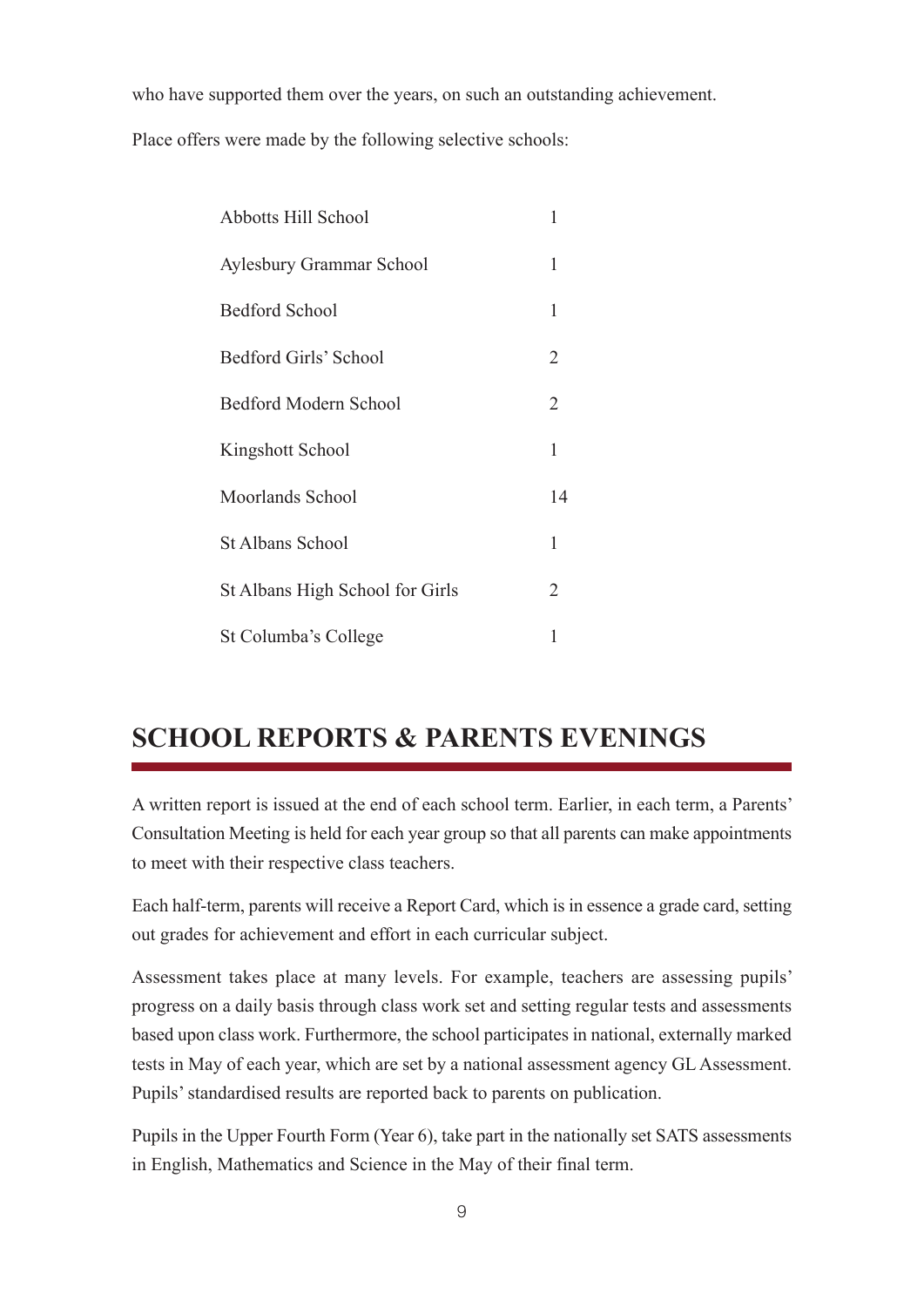## **SCHOOL UNIFORM**

#### **Winter Uniform – Boys'**

Blazer with School crest - burgundy Grey pullover with School crest Shirts white - long sleeve Boys' long trousers – grey Tie – school colours – tie up tie Duffle  $\text{coat}$  – grey Boys' cap – burgundy  $\&$  grey with crest Paint smock - burgundy School bag – burgundy Socks – grey with burgundy turnover Scarf – burgundy, gold & black Gloves – grey

#### **Winter Uniform – Girls'**

Blazer with School crest - burgundy Grey pullover with School crest Shirts white – long sleeve Pinafore – Prince of Wales check Skirt – Prince of Wales check Winter felt hat - grey with burgundy stripe band  $&$  school badge  $\text{Coat}$  – grey Paint smock – burgundy School bag – burgundy Cotton tights – burgundy - twin pack Hair accessories - burgundy Scarf – burgundy, gold & black Gloves - burgundy

#### **Summer Uniform – Boys'**

Boy shirts – white with short sleeve Boys shorts – grey no pockets Boys socks – long grey socks with burgundy turnover

#### **Summer Uniform – Girls'**

Summer dress – grey and white stripes with white collar Socks – plain white ankle socks Summer boater – cream with burgundy stripe  $&$  school badge Hair accessories - burgundy

#### **Sportswear- All Pupils**

Polo shirt – white with embroidered School crest Sports shorts – burgundy poly cotton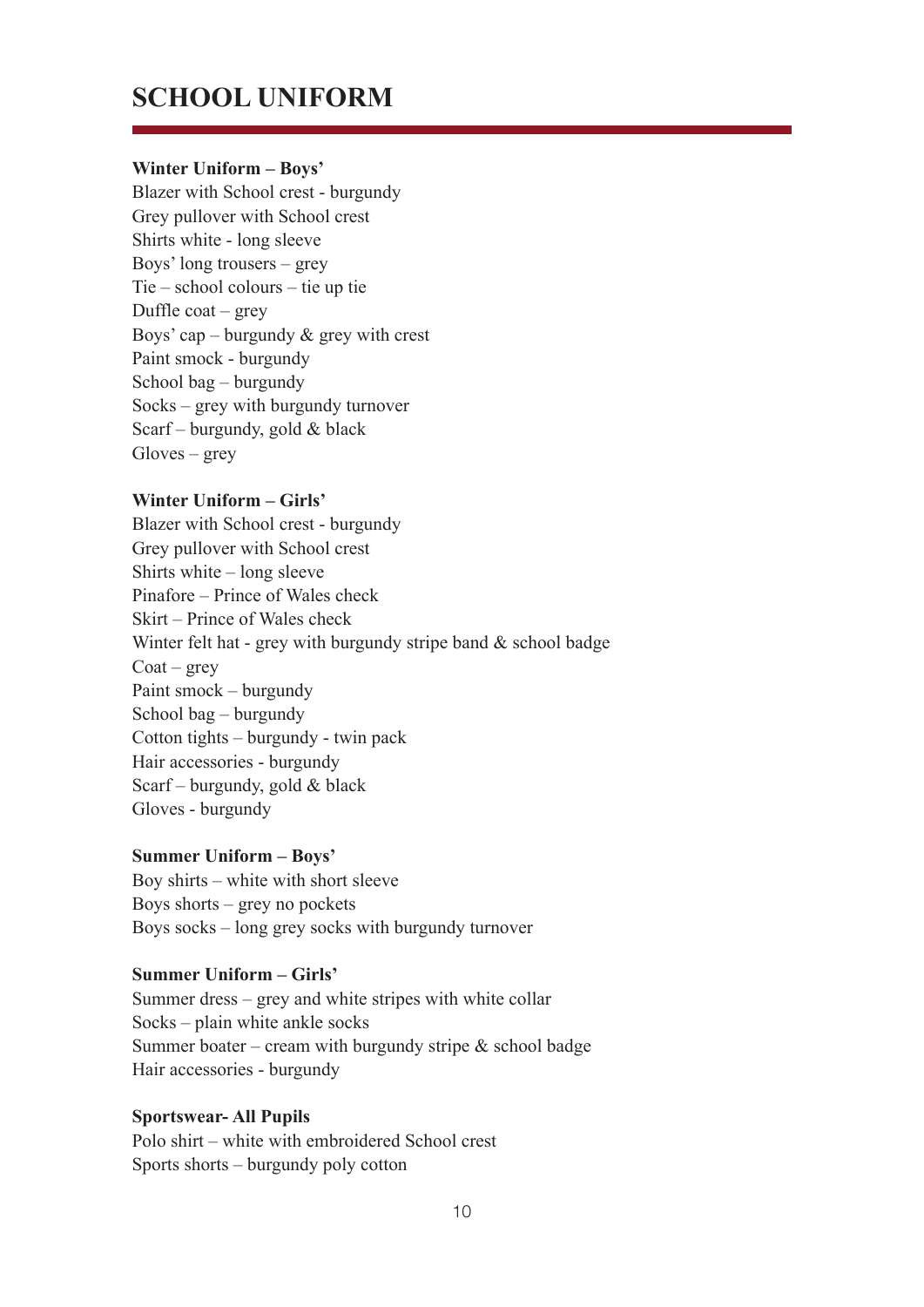Tracksuit top – burgundy with white trim with School crest Tracksuit bottoms – burgundy with white trim with School crest Black sports shoes Sports Socks – burgundy with white turnover Gym bag – burgundy with the School crest Swimming bag – burgundy with school crest Swimming costume – burgundy Swimming trunk - burgundy Swimming cap - burgundy with School crest Water bottle - burgundy

Now you can buy all uniform requirements from your own school shop run by King's House School:

#### **School shop address**

King's House School, 33 High Street, Leagrave, Luton, LU4 9JY Tel: 01582 491430 or 07715 335662

All items of clothing and sportswear should be **named**, preferably with woven nametapes. Pupils will require a burgundy crested school bag (obtainable from the School Office). The book bag is sufficient for pupils in Reception upwards.

It is our school policy that all children wear school uniform when attending school, or when participating in a school-organised event outside normal school hours (unless previously arranged with the Principal).

#### **Dress and appearance**

All pupils are expected to arrive at school and depart from school in school uniform unless permission has been granted not to. Great emphasis is placed upon tidiness and neatness of children as part of their development: for example, all children should arrive at school with clean shoes, clean shirts and shirts tucked into their skirt/trousers. Missing buttons on blazers/cardigans should be sewn back on. Children should be aware that their hat and cap are compulsory items of uniform and should always be worn with their school blazer.

#### **Aims and objectives regarding our school uniform**

Our policy on school uniform is based on the notion that school uniform:

- engenders a sense of community and belonging towards the school;
- is practical and smart;
- identifies the children with the school;
- prevents children from coming to school in fashion clothes that could be distracting in class;
- makes children feel equal to their peers in terms of appearance;
- is regarded as suitable wear for school and good value for money by most parents;
- is designed with health and safety in mind;
- promotes a sense of pride in school.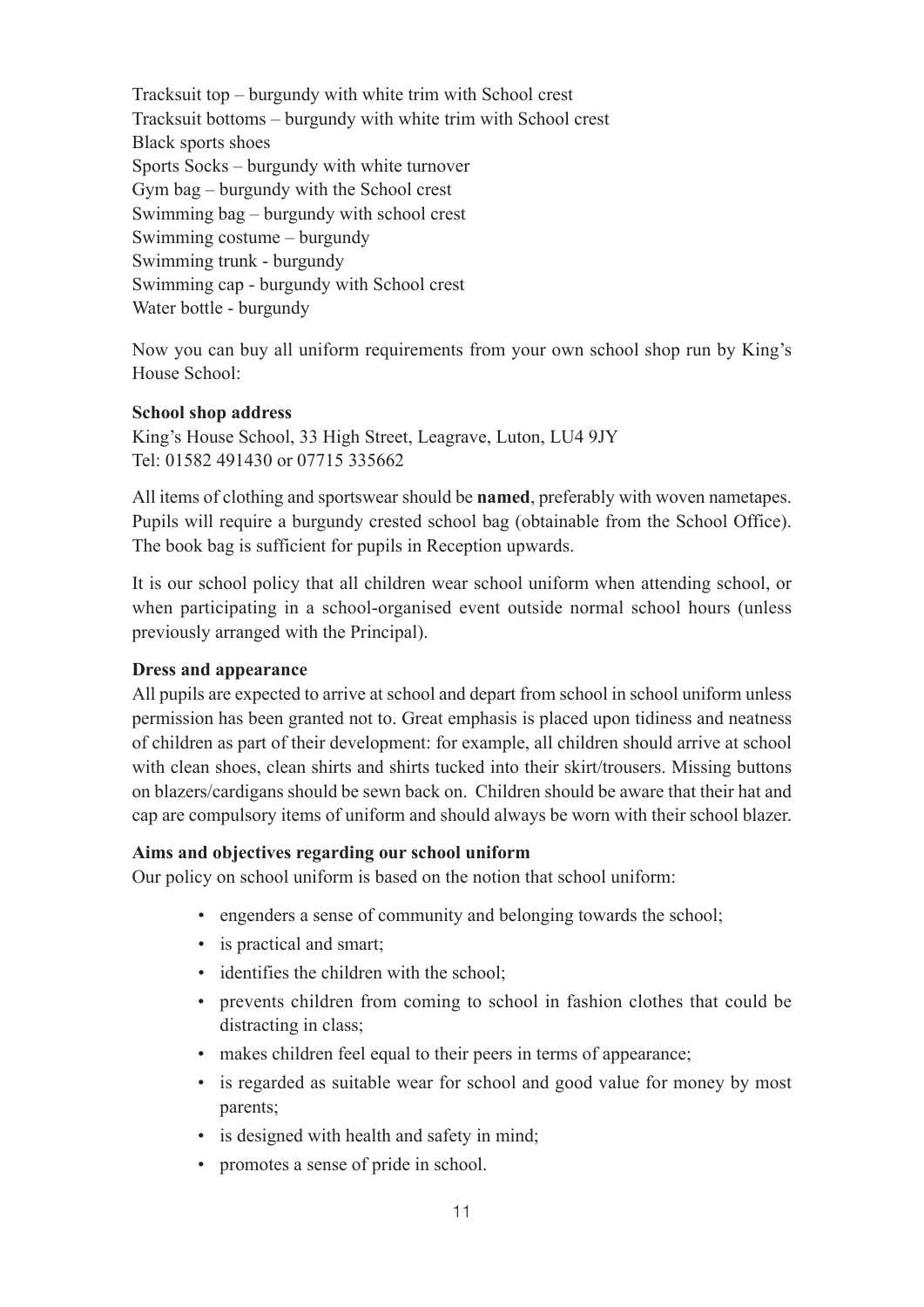#### **Jewellery**

On health and safety grounds we do not allow children to wear jewellery in school. The exceptions to this rule are small objects of religious significance, or for girls, a small pair of stud ear-rings. For ear-rings, they must be removed for all PE activities by the child. No member of staff will be permitted to do this for them. For the items of religious significance, they may be removed or covered with a plaster or sweatband. If this is not possible, the child will be excluded from the PE lesson. We recommend that if you choose to get your child's ears pierced, this be done at the start of the long summer break. In general, jewellers' guidelines specify a 6 week period for no removal of ear-rings.

#### **Extreme haircuts**

The school does not permit children to have 'extreme' haircuts that could serve as a distraction to other children.

#### **Footwear**

The school wants all children to grow into healthy adults. We believe that it is dangerous for children to wear shoes that have platform soles or high heels, so we do not allow children to wear such shoes in our school. Heels must be no higher than 3cms. Neither do we allow children to wear trainers to school; this is because we think that this footwear is appropriate for sport or for leisurewear, but is not in keeping with the smart appearance of a school uniform. We require all children to wear shoes as stated in the uniform list.

#### **Outdoor Wear**

Coats must be brought to school during the Autumn and Spring terms as children will be outside, if only for a short "fresh air" break, in adverse weather. They will also be required to be worn by pupils when they attend events off-site including sports fixtures, educational visits and swimming lessons. Discretion should be exercised by parents during the summer term as regards to their child bringing a coat to school. We would suggest that if the weather is forecast to be inclement, that a coat is brought to school on such days to be worn at break times and off-site activities.

### **TERM DATES**

#### **M I C H A E L M A S T E R M**

Monday 6th September to Thursday 9th December 2021 Half Term - 2 weeks commencing Monday 18th October 2021

#### **L E N T T E R M**

Wednesday 5th January to Friday 25th March 2022 Half Term - 1 week commencing Monday 14th February 2022

#### **S U M M E R T E R M**

Thursday 21st April to Tuesday 12th July 2022 Half Term - 1 week commencing Monday 30th May 2022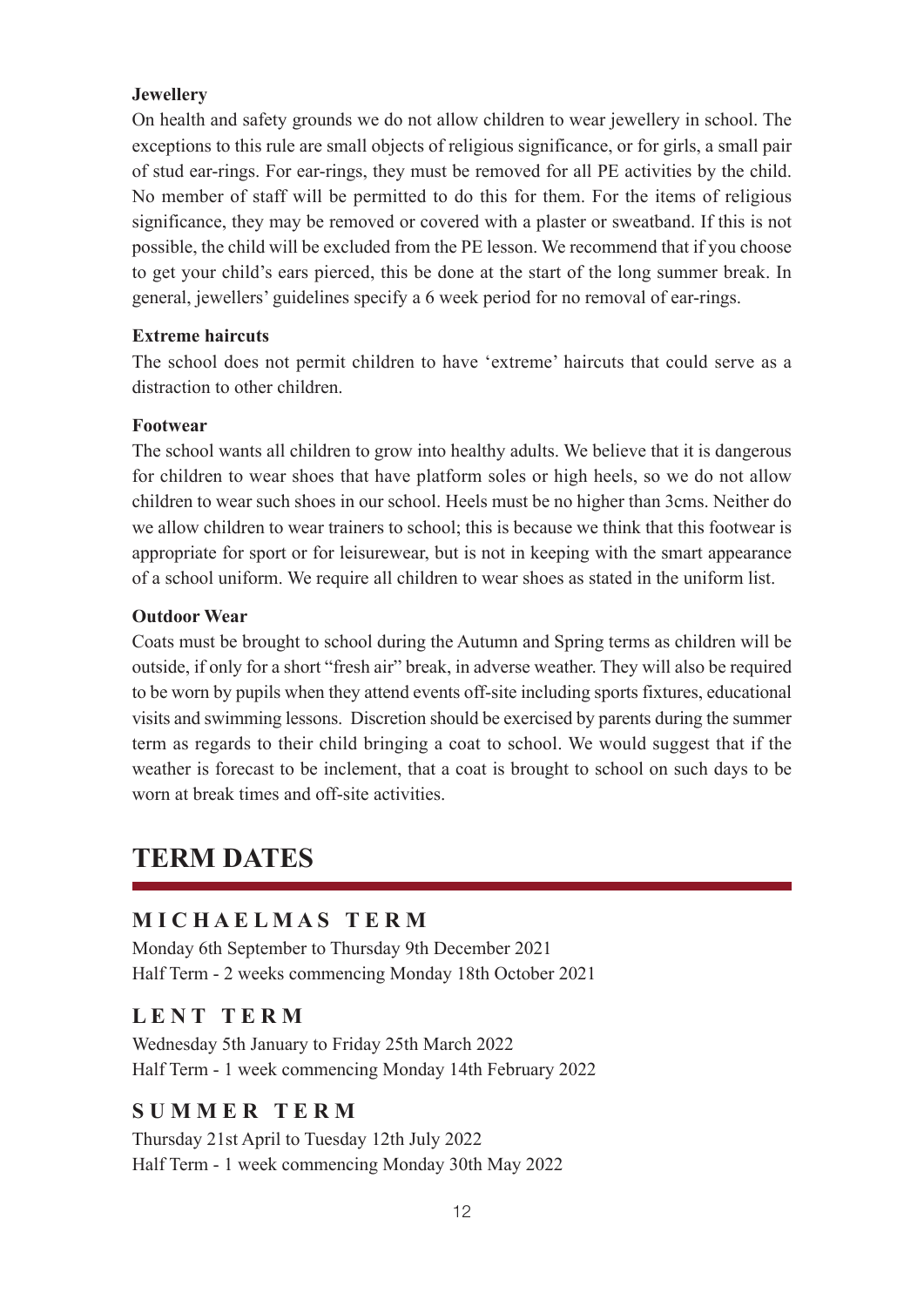## **PASTORAL CARE AND COMMUNICATION WITH PARENTS**

At King's House School we understand and appreciate that children grow and develop into confident young people when home and school work successfully in partnership. We encourage a healthy and helpful dialogue on both sides and hope that through this, parents feel fully involved in their daughter or son's education. We share information with parents that should help you to feel knowledgeable about aspects of the teaching, learning, curriculum enrichment and pastoral care, as well as information that relates specifically to your child. Each child's well-being is paramount to their happiness. Please let us know if you think anything is concerning your daughter or son, however trivial it may seem and whether the source is at school or at home. We will then be able to work with you to give the right kind of support and encouragement. It is important to let us know of any changes, large or small, in family circumstances, for instance: illness or bereavement; separation, divorce or remarriage; births or moving house. Do also let us know about things which might not seem worth mentioning, but which might still be unsettling – a pet's illness, your change of job, etc. If you or your child are worried, please talk to us as early as possible. All staff at the school are very experienced in helping young children and will, of course, discuss fully with you the best course of action to take. We may wish to encourage your child to deal with the situation independently or with quiet support from the Form Teacher or someone else.

We pride ourselves on responding to parental communication quickly. Parents can telephone the school office at any time to leave a message, as teaching staff are often unable to take calls during the school day, as they are busy with the children. Staff will return your calls at the earliest possible opportunity. We regard the privacy of the children and their parents as extremely important. All information you give us is treated sensitively and we will discuss with you how widely to circulate it. We never release the addresses and telephone numbers of parents or staff without prior permission.

#### **Communication**

The school works hard to ensure that parents are well informed about school life.

*Calendar* - A calendar of termly events is published at the beginning of each term.

As far as possible we aim to send all letters and newsletters home with your child each Friday, although there may be occasions when letters need to be sent on other days of the week. Parents are asked to check their child's book carrier or rucksack regularly as some letters do have a tendency to get lost at the bottom. For parents who have more than one child at the school, we aim to minimise post by sending whole school letters and newsletters with the oldest sibling. We use emails, text alerts and hard copy letters and newsletters to notify you of upcoming events as well as report on pupil and school successes and important events in the life of the school. Where letters require a reply slip to be returned to school it helps staff enormously if parents are able to respond as quickly as possible.

#### **Keeping in touch and informed**

Should you wish to discuss any matters with your child's teacher they are briefly available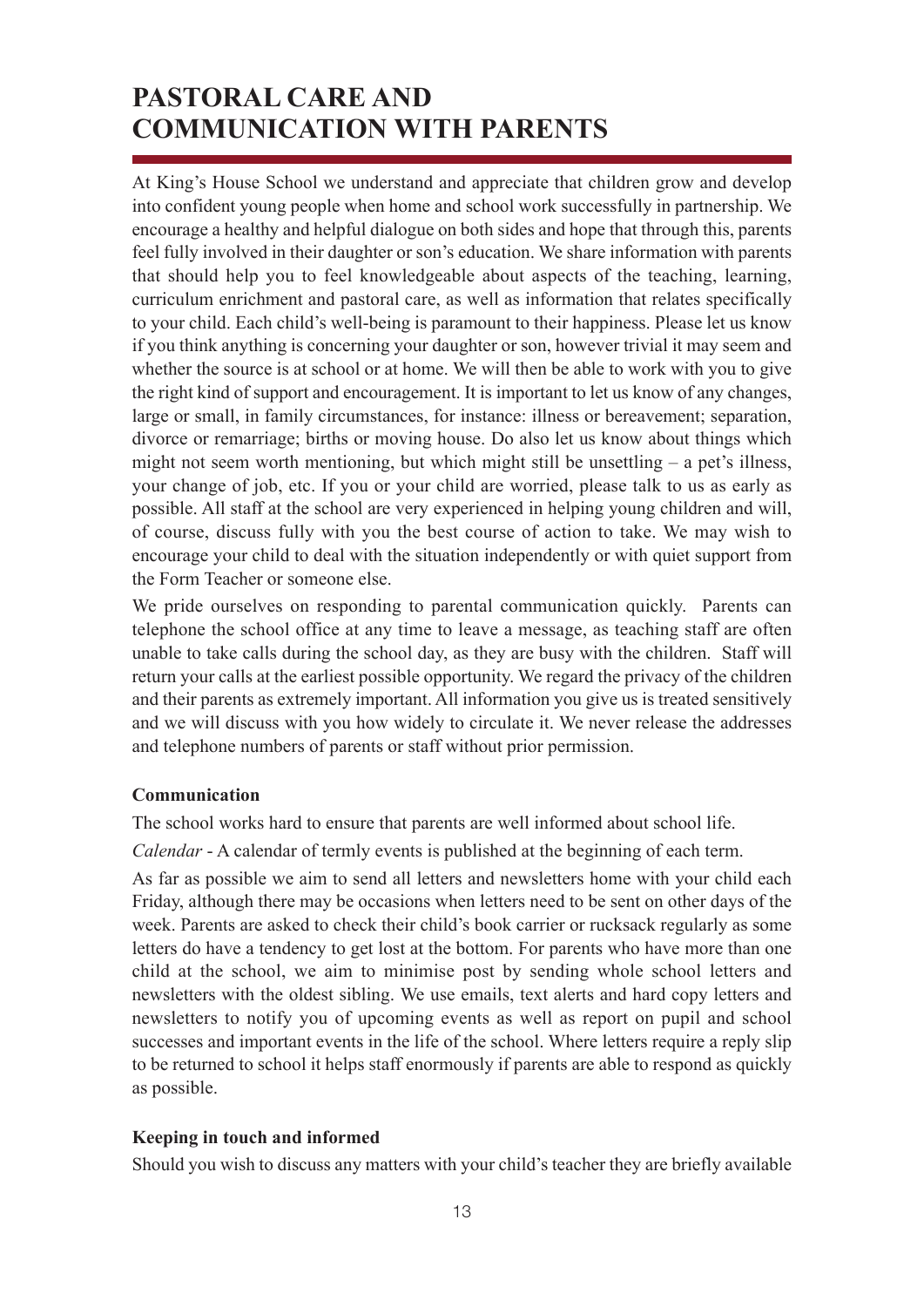before 8:30 and then after 4:00 pm on most days. Please contact the School Office for a mutually convenient appointment, if you wish to discuss matters in depth. You may also write a note in your child's reading record. In order to keep you in touch with school news generally, regular letters and newsletters are sent out regularly. A range of publications are issued to provide a round-up of information including past and forthcoming events. Our website is also updated regularly to provide information.

#### **One to One Scheme**

While small classes are of great social and educational benefit to pupils, they are also of considerable advantage and benefit to parents, particularly those who wish to play a close and supportive role in their child's education.

In large schools, the relationship between parents, the Head and their staff can be distant and not always immediately responsive. In contrast, we have always believed that parents are partners in the work of the school and are keen to foster and maintain a close working relationship with parents collectively and individually too.

In recognition of this, King's House Preparatory School has devised the 'One to One' scheme, an exclusive and personal service that is tailored to your specific needs. The One to One scheme aims to ensure that you receive a personal bespoke service, not just between 8.45am and 3.45pm each school day but 24/7, 52 weeks of the year (public holidays excluded).

While class teachers will always be the most effective first point of contact for parents there will, from time to time, be broader issues or matters, particularly out of school hours or in the holiday.

The One to One scheme aims to ensure that you receive an effective and personal service that will endeavour to answer your urgent questions or enquiries.

You can contact the One-to-One team, irrespective of whether the school is in session, by emailing **one2one@kingshouseschool.co.uk**

## **THE SCHOOL DAY**

#### **WRAP AROUND CARE**

The school provides wrap around care provision. The times of this service are as follows:-

7:45 to 8:30 am 4:00 to 6:00 pm

#### **ARRIVAL**

The school day commences at 8.30 am. Children should arrive at school **no later than 8.45 am** and **no earlier than 7.45 am.** Children arriving between **7.45** am and **8.30** am must proceed to the Morning Club and should go directly to the school hall where they will be supervised until 8.30 am. Teachers will then register children between 8.45 am and 8.50 am before the first lesson of the day.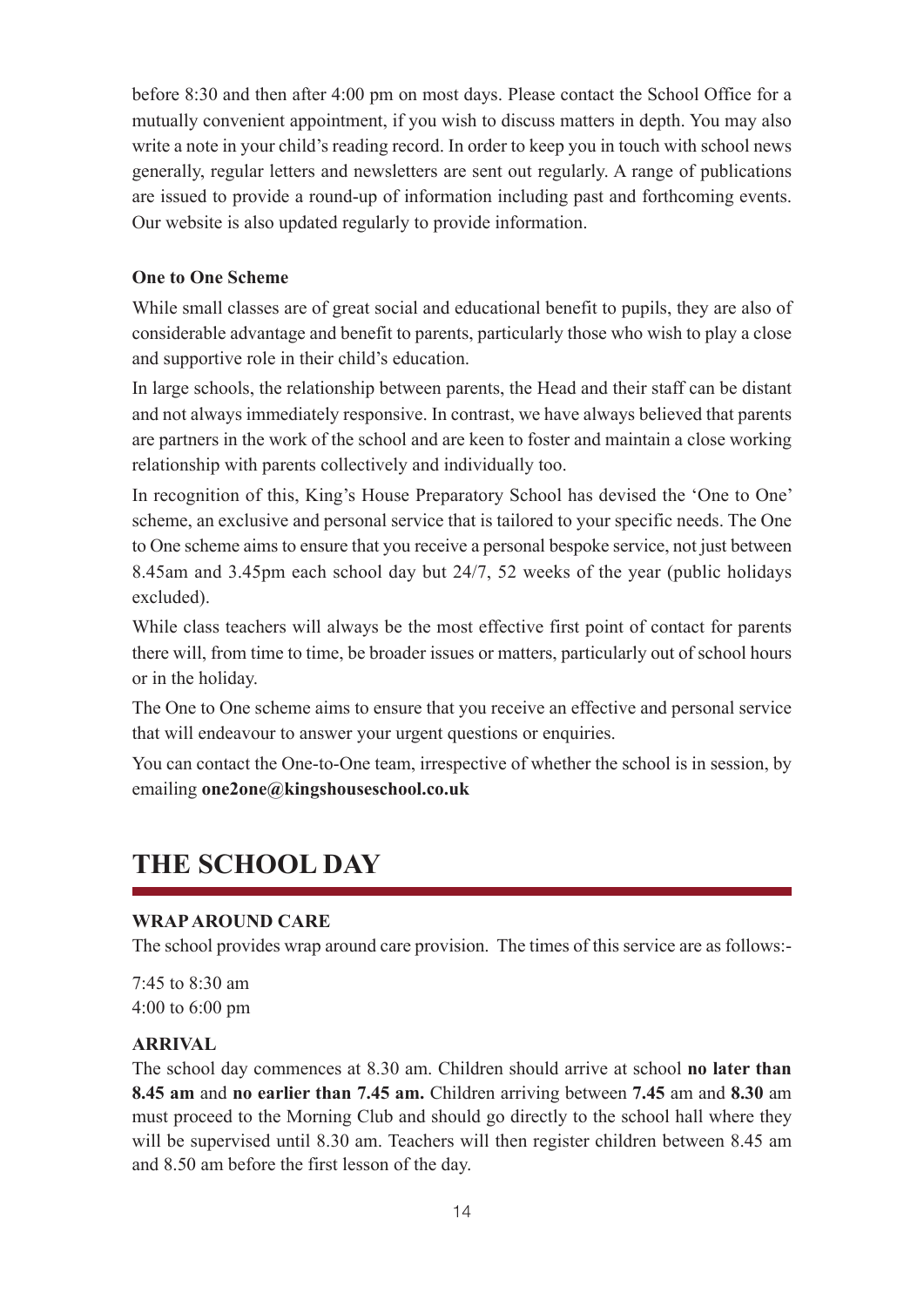#### **ARRIVAL LOCATIONS**

Reception, Lower and Upper Second – School Hall Doors Lower and Upper Third, Lower and Upper Fourth – Lower playground gate

#### **COLLECTION ARRANGEMENTS**

Children who are not collected by 4.00pm will be taken to the After School Club.

| 3.30 <sub>pm</sub> | Reception           | <b>Hall Doors</b>                                                                |
|--------------------|---------------------|----------------------------------------------------------------------------------|
|                    | Lower Second        | Lower Playground                                                                 |
| 3.40 <sub>pm</sub> | <b>Upper Second</b> | <b>Upper Playground</b><br>(Parents access pick up via<br>Lower Playground Gate) |
|                    | Lower Third         | Lower Playground                                                                 |
|                    | <b>Upper Third</b>  | <b>Hall Doors</b>                                                                |
| 3.50 <sub>pm</sub> | Lower Fourth        | <b>Hall Doors</b>                                                                |
|                    | <b>Upper Fourth</b> | Lower Playground                                                                 |

If there is to be any change in the arrangements for collecting your child, please notify the School Office in writing or by telephone (including arrangements for children who travel by taxi). It is important that you adhere strictly to this arrangement as staff will not release a child to a third party unless they have previously received instructions to do so.

#### **PARKING**

Parents should park in the car park at the end of Ely Way and access school via the pathway and gate at the rear of the premises. This entrance has both a ramp and steps that are in compliance with disability legislation. We lock the Ely Way car park at 6.00 pm each day. Parking is not allowed on the High Street, Ely Way, Oakley Road or Chatteris Close. Parents of young children are requested to hold their child's hand when accompanying them up or down the drive.

In line with our long standing policy on parking, any parents in special circumstances, i.e. disabled, pregnant, etc, will be able to apply for special dispensation to allow them to park at the limited-space dropping off zone outside the front of the school (controlled by an electronic traffic barrier). If you believe you may qualify for such dispensation, please contact the Principal or the School Office.

Parents are reminded that it is a contractual obligation on their part to abide by the school's parking policy and the directives issued from time to time regarding parking by the Principal.

#### **CONTACT FORM**

**This form is a very important document and must be completed and submitted as soon as possible once issued.** A contact form can be obtained from the School Office. **It should then be filled in and returned as soon as possible.** The form asks for contact telephone numbers (so that we know how best to contact you during school hours should the need arise). It also records other additional information with regard to diet and medical conditions etc. It may be necessary for the school to request clarification of food allergies from a child's doctor. Please update this form during the year, should there be any changes, using a change of details form available from the office.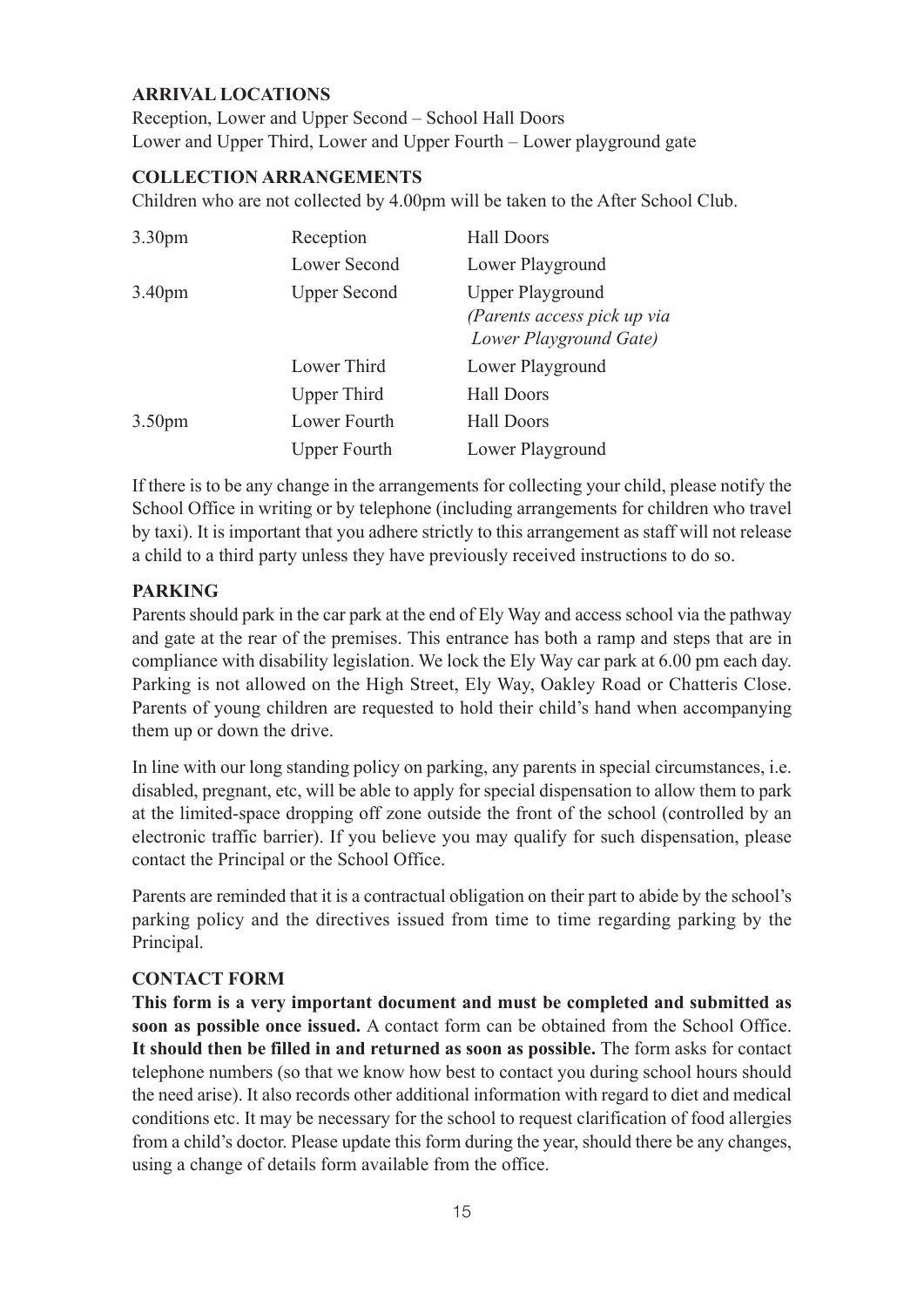#### **PUPIL ABSENCE**

**All absences should be reported immediately to the school office on the first and every consecutive day of absence by emailing absence@kingshouseschool.co.uk or by phoning 01582 491430 and selecting the absence option to leave a message. Where a call or email is not received, we will contact you on each day of the child's absence. All pupils should return to school with a brief letter regarding their absence, giving details of the reason and the dates involved.**

Parents should seek to avoid taking their child out of school during term time and ensure they attend school regularly and punctually. Requests for children to be absent from school should be made directly to the head teacher by completing a Request for Absence Form available from the school office. Requests for absence during term time are not encouraged as they are disruptive to both your child and the activities within the school. Legally, a maximum of ten day's absence can be granted within any one school year. Wherever possible, requests for absence should be made at least 5 working days prior to the first day of absence.

#### **ILLNESS**

Children who are unwell should be kept away from school until fully recovered. Please advise the school office of any ailment or condition on the child's return to school. If a child is prescribed antibiotics they must either have a letter from the doctor confirming that they are not infectious/contagious or be kept away from school for forty-eight hours from commencement. Children with diarrhoea or vomiting must be kept away from school and only return after being symptom free for forty-eight hours (as per Health Protection Agency guidelines). These measures are to help reduce the spread of infection to both children and staff. If a child is taken ill during the school day, the school will contact the Parent to make arrangements for the child to be collected from school.

#### **ADMINISTRATION OF MEDICINE**

Prescribed medication will be administered at school. Parents are requested to fill in an authorisation form which will apply to the whole course of the medicine (available from the School Office). Medicines should be brought to school in the original container clearly marked with the child's name, class and administration instructions. Please ensure the dosage measuring spoon is included in the package to allow us to administer the medicine accurately. Pre-measured sachets of paracetamol will be kept in school and we will contact you for permission to administer this medicine if required. The school reserves the right to use its own discretion in requesting that a child be collected from school if more than one dose of paracetamol, or equivalent analgesic, should be necessary in one school day.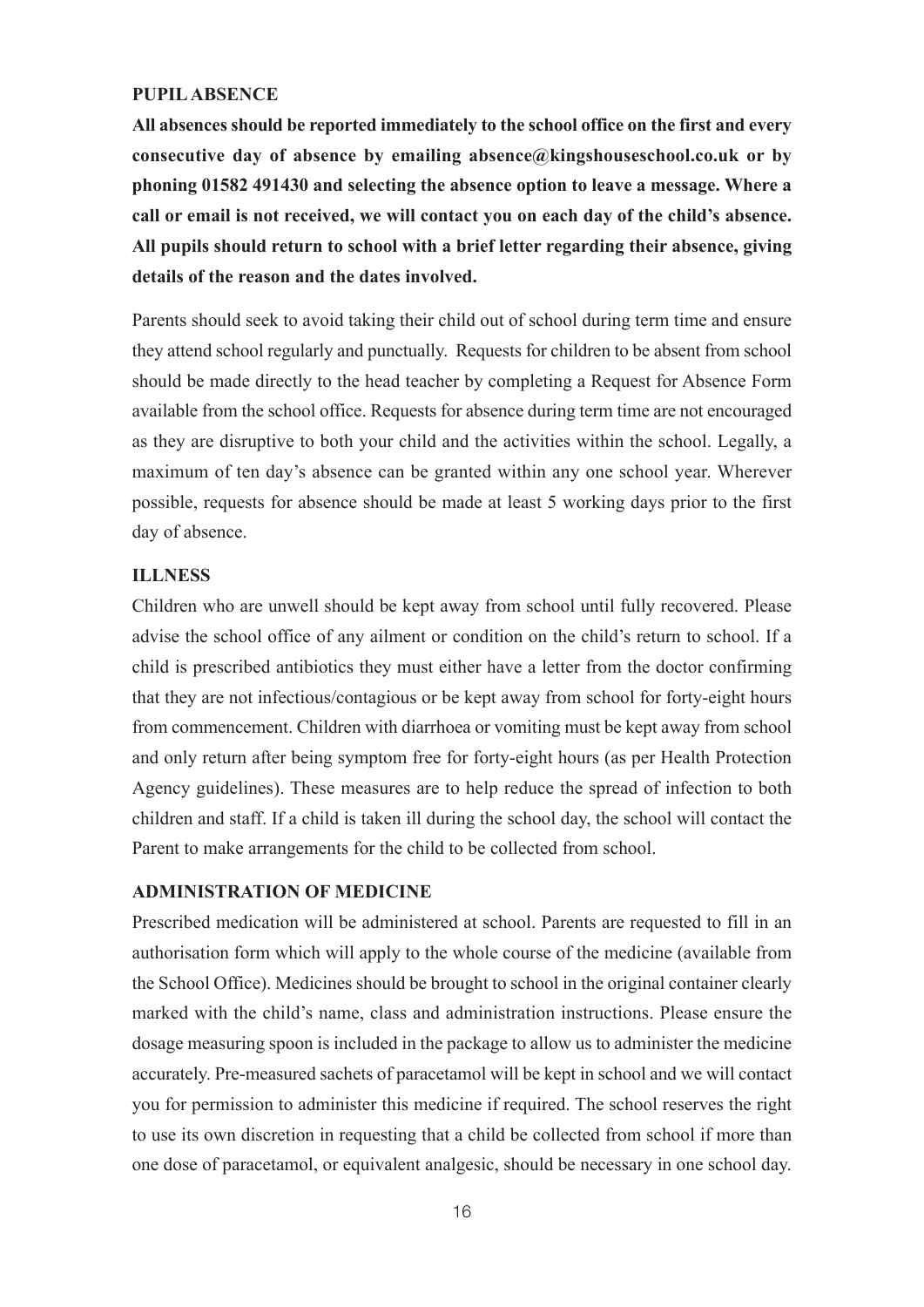## **SCHOOL MEALS**

#### **Lunches**

The school catering team provides a well-balanced and nutritious meal every day. Packed lunches are not a practical option in a school like ours and school dinners are therefore partaken by all pupils. Payment for dinners should be made in advance via the main school office. If your child requires a specific diet (i.e. no beef/pork/dairy products etc.) please put this request in writing, in addition to reference on the contact form. We do our utmost to be responsive in this area. If a dietary requirement is required for a medical reason confirmation may be asked for from the child's doctor.

The school has its own catering team, which provides a well-balanced and nutritious meal every day of the school term.

In order to encourage healthy eating and also to avoid loss of lunchtime appetite, we would ask for parents' co-operation in providing the following snacks only:

Morning break – one item of fruit or a plain biscuit

Afternoon break (Reception only) – a plain biscuit or fruit

For reasons of healthy eating (and indeed litter) we do not permit crisps and chocolate, and ask for parents' support on this issue.

For health & safety reasons please do not use plastic bags for snacks. A small **named** Tupperware style container is preferred for snack items. Should these be found unnamed, they are difficult to return to the owner and may therefore be disposed of for hygiene reasons.

## **ASSISTED PLACES TRUST FUND**

The King's House Assisted Places Trust Fund provides awards to children age 4+ from the Luton and South Bedfordshire local government areas, to give them access to independent education irrespective of means, race, religion and social background. We are very much indebted to local businesses and indeed to our own former pupils who have generously made donations to the Trust Fund. The Assisted Places Fund seeks to identify talent not only through the assessment of current achievement but, as far as possible, the prediction of potential for the future.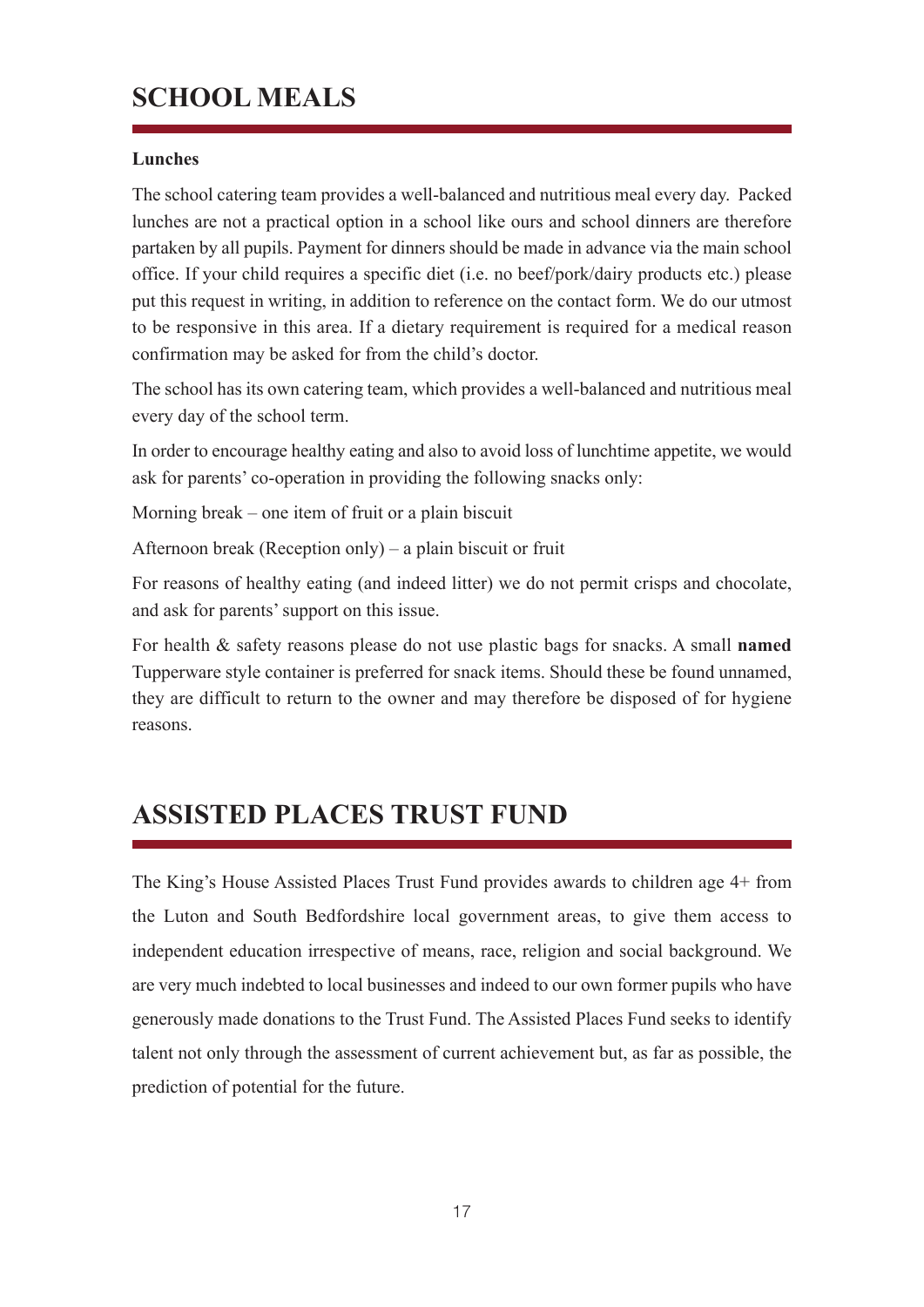## **EXTRA CURRICULAR ACTIVITIES**

By the age of 7, the average child in the UK will have spent one whole year of their lives in front of a computer or TV screen. This can neither be healthy nor beneficial to becoming a rounded and well-balanced individual capable of achieving socially and academically in the future. This is one of the reasons why we place so much emphasis on sports and extra-curricular pursuits. We have, over the years, pioneered and established a series of clubs and societies encouraging extra-curricular variety and participation. An early King's House prospectus from the 1920s reveals, for example, that the school had a Debating Society, a Dramatic Society, a Historical Society and a Photographic Society as well at its own Wolf Cub pack and Brownie Troop.

Today, more than ever before, we see these opportunities and virtues as a priority. To this end we have already established partnerships with the Football Association, the MCC, the Rugby Football Union, the Lawn Tennis Association. Among the extra-curricular activities typically offered in any given year are:

Drama, Sewing, Football, Debating, Dance, Keep Fit

## **INDIVIDUAL MUSIC TUITION**

Individual musical instrument tuition is available to all pupils. The school endeavours to respond to demand from parents in terms of the particular instruments offered. Currently these include guitar, piano, violin and cello.

## **THE 'FORMULA FOR SUCCESS' PROGRAMME**

King's House School is a 'preparatory' school in the truest sense of the word, providing children with the key skills and knowledge they need to be prepared for the future, a future that more than ever before, will be a highly competitive and challenging one.

Almost nine in 10 (87%) UK adults feel that school did not provide them skills they needed for life after education, according to opinion polling research published in September 2019. More than a third (42%) of those surveyed felt that they would have benefited from being taught a range of concepts such as finance and budgetary skills, effective communication and social skills.

Talent by itself is only part of the reason why children achieve success. Research suggests that the three vital ingredients are talent, skill and effort. Success can, of course, be measured in a number of different ways; however, most highly successful people, whatever their goals in life, have common traits which helped them get to the top in their chosen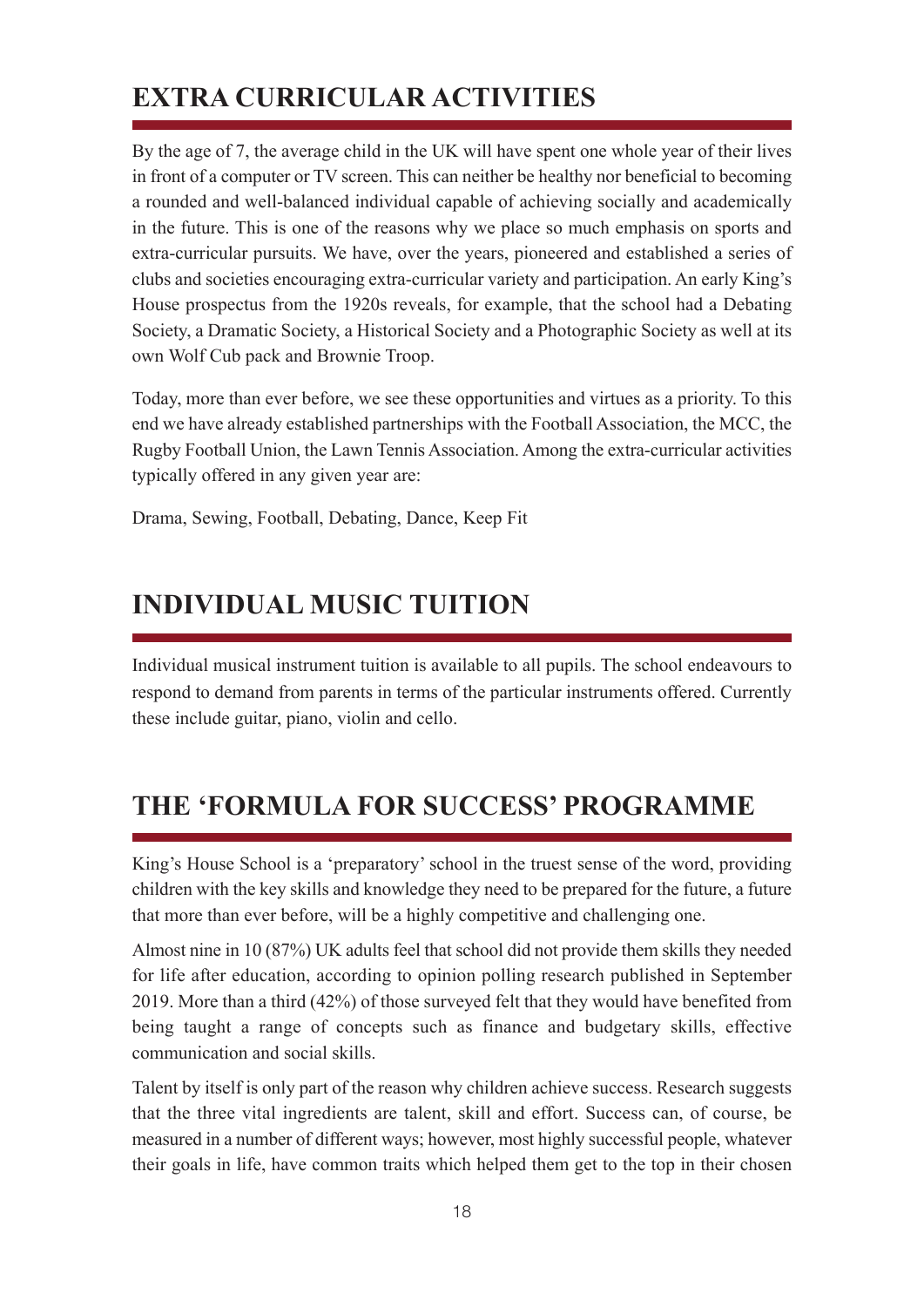field. While many assume that these skills are innate, many of them can actually be learned and therefore taught. By going above and beyond the academic curriculum, we aim to teach children the vital ingredients and characteristics necessary to achieve success.

The concepts currently covered by the 'Formula for Success' Programme are:

Life Skills Debating & Public Speaking Skills Financial Management Skills Leadership Skills Etiquette & Social Skills

## **THE SCHOOL LIBRARY**

A new school library was built and opened in 2017 and has an excellent reference and non-fiction section and a broad collection of fiction.

The opening of the new library has been the culmination of over a year's work which has resulted in the most comprehensive and wide-reaching library facility that the school has ever had at its disposal.

A new library data system, linking the school's Integris database with the 'Reading Cloud' system, deals with day to day library administration. It provides monthly reports about the school library usage, manages overdue book stock and generates reminders.

As part of our on-going plan to further develop the library, we plan to progress towards introducing the Reading Cloud's eBook system that gives access to a digital collection of over one thousand premium eBook titles.

## **THE HOUSE SYSTEM**

The school is divided into four Houses and each child is allocated to one House. If children have siblings, they will be placed in the same House as their older brothers or sisters. There are 4 Houses:

Churchill House Filmer House Keens House Windsor House

The four Houses are named after the following individuals:

#### **Sir Winston Churchill (1874-1965)**

The son of Lord Randolph Churchill and the American heiress Jennifer Jerome, Winston Churchill was both a Liberal and Conservative cabinet minister during a political career that spanned 65 years. He served as Prime Minister from 1940 to1945 and from 1951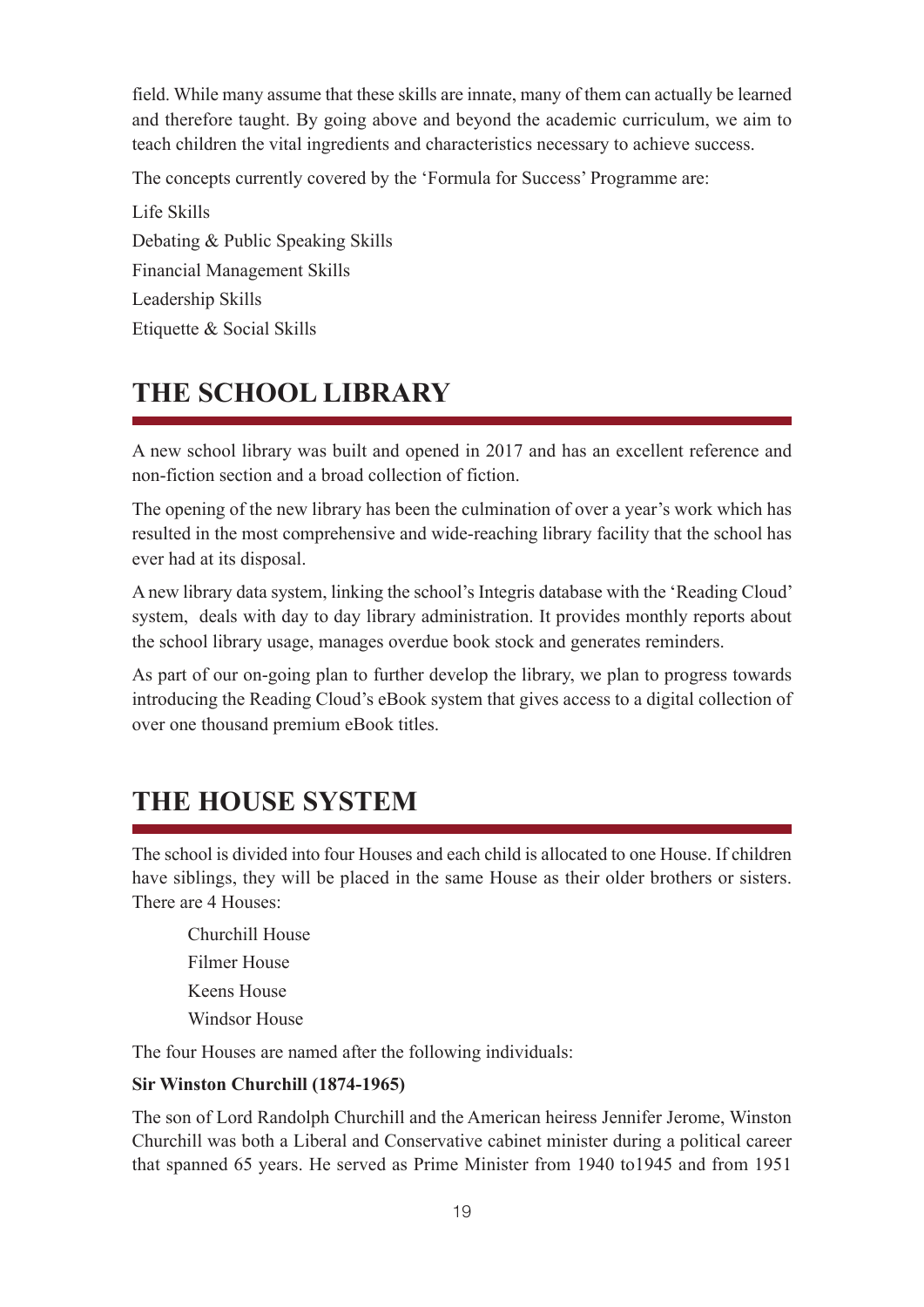to1955. Educated at Harrow and Sandhurst, he thereafter joined the army where he met and served with Sir Robert Filmer in Sudan and South Africa. They again briefly served together during World War 1 in the Grenadier Guards and remained firm friends until Filmer's death in 1916.

Churchill Day is on 30<sup>th</sup> November.

#### **Sir Robert Filmer (1878-1916)**

The son of Sir Edmund Filmer MP, 9<sup>th</sup> Baronet of East Sutton and Lord of the Manor of Leagrave. Sir Robert became the  $10<sup>th</sup>$  and last Baronet in 1886 at the age of 8. Educated at Eton and Sandhurst, he joined the Grenadier Guards and saw action at the Battles of Omdurman and Khartoum and also fought in the Boer War. Like his friend Winston Churchill, he left the army to follow a political career but rejoined the army at the outbreak of World War 1. He was awarded the Military Cross for gallantry in 1915 and died in battle in January 1916.

Filmer Day in on 25<sup>th</sup> February

#### **Sir Thomas Keens (1870-1953)**

Born in Luton, Thomas Keens was the founder of accountancy firm Keens, Shay Keens and the Luton Chamber of Commerce. Through the Chamber he led a drive to attract new industries to Luton in the late 1890s which transformed the town from a small market town to a major centre of industry and commerce. In 1891 he and other prominent members of the Luton business community banded together to encourage the establishment of King's House Preparatory School.

As a National Liberal politician he was a Luton Alderman and councillor from 1901 to 1952 and became an MP in 1923. He retired from national politics in 1931 and was Chairman of Bedfordshire Country Council from 1935 to1952. Knighted in 1934 for political and public services, his wife, Lady Ella Keens, was also active in local politics and became the first woman Mayor of Luton in 1944. Keens died at the age of 83 in 1953.

Keens Day is on 1st November

#### **The Duke of Windsor (1894-1972)**

The eldest son and heir of King George V, Edward became Prince of Wales in 1911. In 1914, after leaving Oxford University, he joined the Grenadier Guards as a junior officer and served on the western front during World War 1. A member of the same regiment as family friends Winston Churchill and Sir Robert Filmer, he too won the Military Cross for gallantry in 1915.

After the war, as Prince of Wales he toured the world on official visits during the 1920s and 30s. On the death of his father in January 1936, he briefly became King Edward VIII before abdicating the throne in December of the same year in order to marry American divorcee Wallis Simpson. The Duke became Governor of the Bahamas during World War II before retiring to France where he died in 1972.

Windsor Day is on 23rd June.

#### **House Captains**

Four senior pupils are appointed House Captains on Speech Day. The job of a House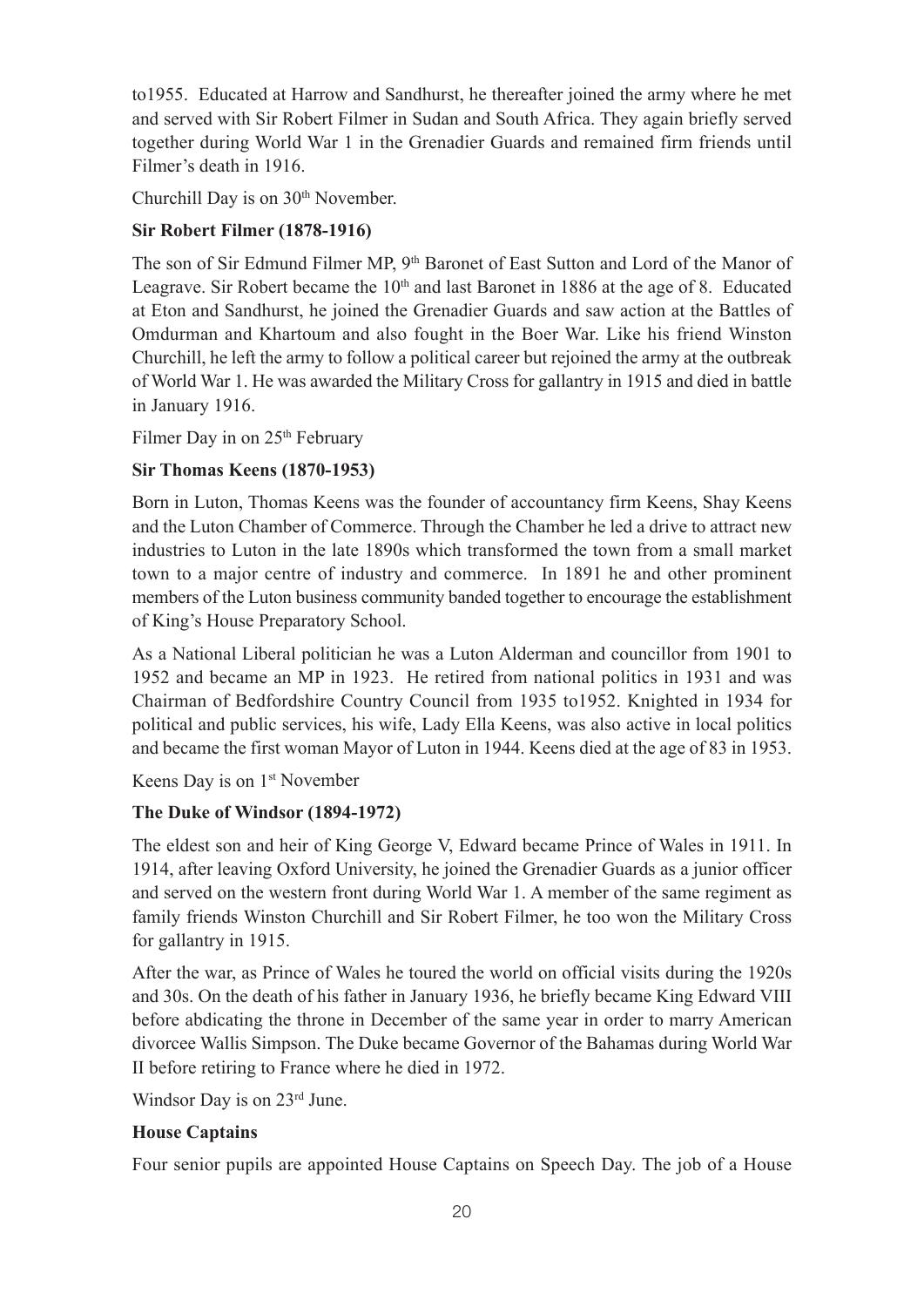Captain is to take responsibility for the leadership and organization of their House throughout the academic year.

#### **Rewards in the House System**

Children have the opportunity to earn House Points to go towards their House totals. Each term the House with the most points wins the House Point Competition. At the end of the academic year the House with the most points overall wins the House Cup. Teachers will also have their own additional and individual reward systems in place for each child's achievement and attainment.

#### **Teachers award House Points for many things, including:**

- Good behaviour
- Good standard of work
- Effort and industriousness
- Progress/improvement in work
- Helpfulness
- General attitude

House Points are awarded at three levels:

- 1 House Point
- 2 House Points
- 3 House Points

The class teacher will keep a record of House Points awarded. House Points promote team work and team spirit as well as personal achievement. On a weekly basis the children are made aware of the House Point totals for the week.

## **HOMEWORK**

Homework is an important part of a child's education and can add much to a child's development. One of the aims of our school is for children to develop as independent learners. We believe that homework is one of the main ways in which children can acquire the skill of independent learning. Homework plays a positive role in raising a child's level of attainment. We also acknowledge the important role of play and free time in a child's growth and development. While homework is important, it should not prevent children from taking part in the wide range of out-of-school clubs and organisations that play an important part in the lives of many children.

#### **The aims and objectives of homework are:**

- to enable pupils to make maximum progress in their academic and social development.
- to help pupils develop the skills of an independent learner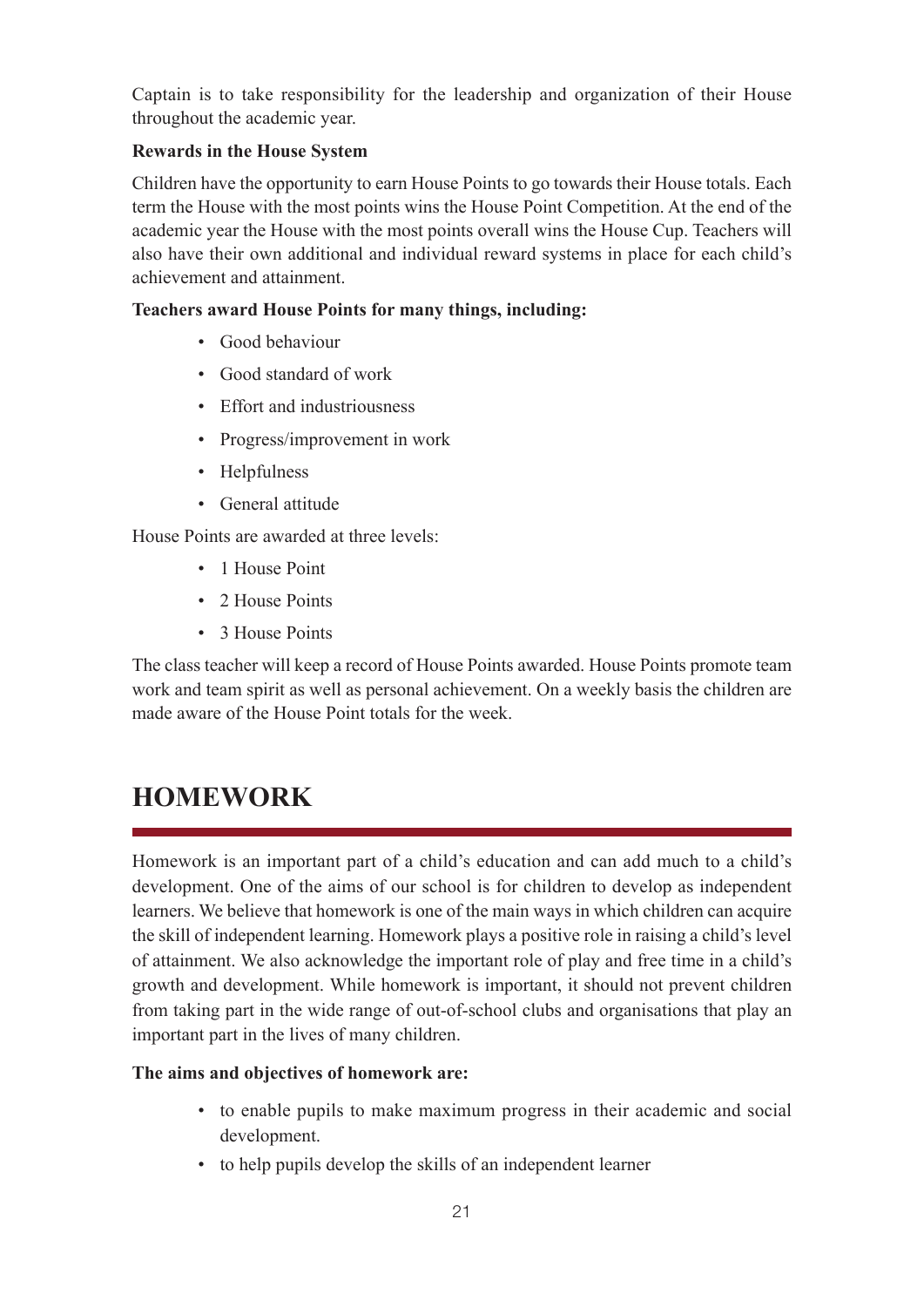- to promote a partnership between home and school in supporting each child's learning
- to consolidate and reinforce learning done in school and to allow children to practise skills taught in lessons
- to help children develop good work habits for the future.

#### **Types of Homework**

In Reception, homework consists of practising phonics and reading, dependent on ability, followed by the introduction of spellings where appropriate. They also take home a learning log each weekend. In the Lower School we encourage the children to read by giving them books to take home to read with their parents. We also ask Lower School children to learn spellings or mathematical tables as part of their homework. They will generally be asked to complete short tasks at the weekend to support what they have learnt during the week in Mathematics and English. Sometimes we ask children to talk about a topic at home prior to studying it in school. For example in the history topic on toys, we ask children to find out what toys were popular when their grandparents were young and, if possible, to bring examples into school to show the other children. Sometimes we ask children to find and collect things that we then use in science lessons and occasionally we ask children to take home work that they have started in school when we believe that they would benefit from spending further time on it. When we ask children to study a topic or to research a particular subject, we encourage them to use the school and local library and the Internet.

#### **Homework and Reading**

As well as homework, time should be spent reading a variety of books both silently and aloud every evening and weekend. We give children a reading record where the teacher, pupil or classroom assistant notes progress, book titles and any homework instructions. Parents should initial this daily, commenting appropriately if required.

#### **Other recommended activities to do at home:-**

- Research any topics current being studied in school
- Practise presentation of all homework
- Practise handwriting with all homework

#### **The Role of Parents regarding homework**

Parents have a vital role to play in their child's education and homework is an important part of this process. We ask parents to encourage their child to complete the homework tasks that are set. We invite them to help their children as they feel necessary and provide them with the sort of environment that allows children to do their best. Parents can support their child by providing a good working space at home, by enabling their child to visit the library regularly and by discussing the work that their child is doing. We ask parents to check the reading record/ homework record daily and to initial it as requested. If parents have any problems or questions about homework, they should contact the child's class teacher.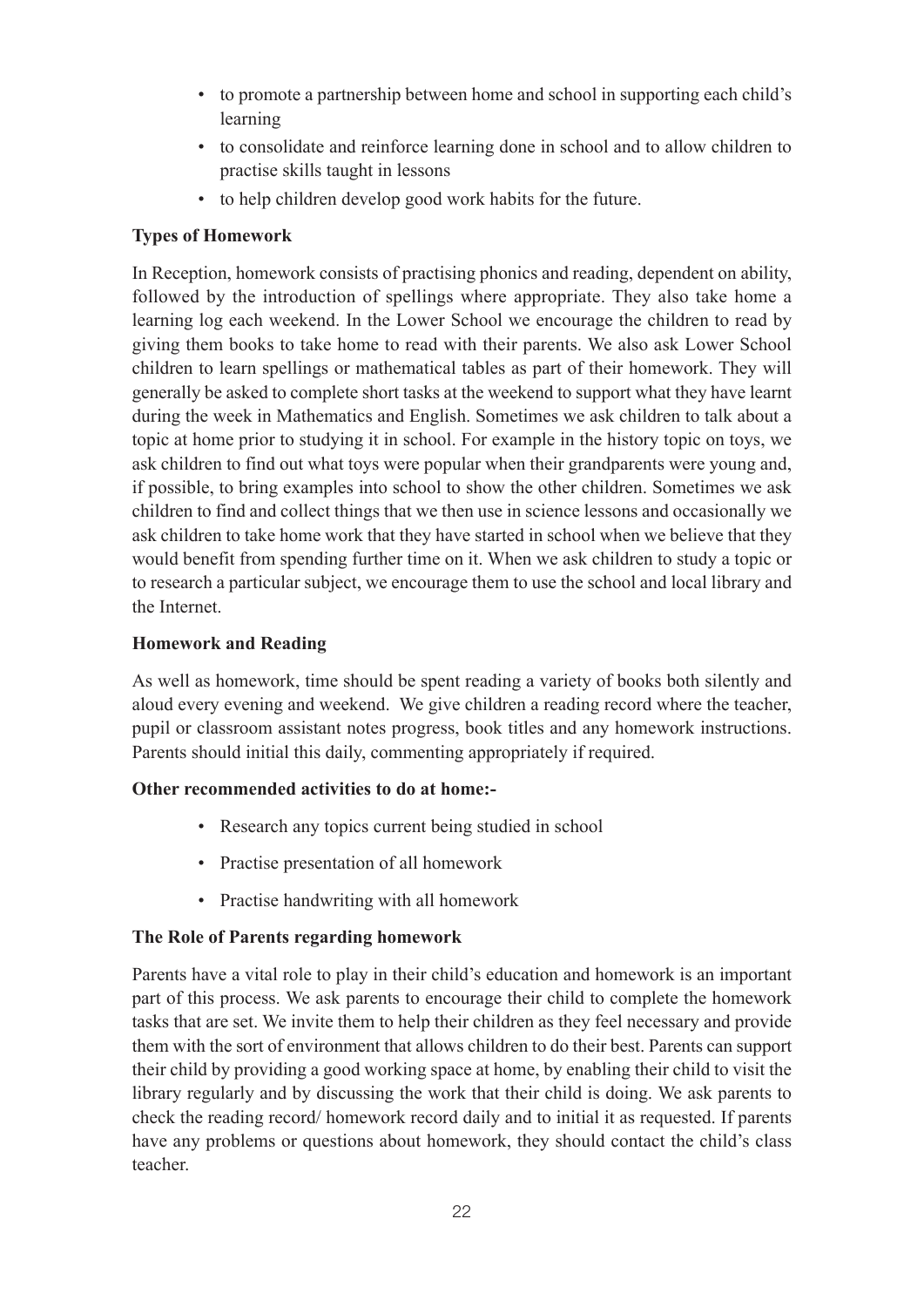## **ANNUAL SPEECH DAY**

The school's first Speech Day was held in May 1924 at the Palace Theatre in Mill Street, Luton, a building like so many other parts of the old town centre, that disappeared in the redevelopment of the 1960s. More recently Speech Day has been held at the Grove Theatre, Dunstable. For the academic year 2020-2021, the event was held at the Union Theatre, Dunstable Conference Centre on Thursday 8th July.

Each year, we invite a Principal Guest Speaker, who presents the awards and prizes to pupils throughout the school. Previous Guest Speakers over the past years have been:

- 2015 Rt Hon Lord Ashton of Hyde
- 2016 Sharon Davies MBE
- 2017 His Excellency Mazen Kamal al-Homoud, Ambassador of Jordan
- 2018 Tim Foster MBE
- 2019 Professor Christopher Anderson MBChB, FCS, SA FRCS
- 2020 Lisa Shah (KHS Alumni)
- 2021 The Mayor of Luton, Councillor Mahmood Hussain

#### **The 2020 prize winners were:**

#### **Reception**

| Form Prize                     | Isbah Malik           |
|--------------------------------|-----------------------|
| Progress Prize                 | Judah Acquah          |
| <b>Most House Points</b>       | Eshaal Askar          |
| Literacy Prize                 | Zahra Hussain         |
| The Watson Cup for Maths       | Hannah Mutopo         |
| The Tyson Cup for Courtesy     | Inayah Bates-Bassette |
| General Knowledge Prize        | Emaani Sayeed         |
| <b>Art Prize</b>               | Zidan Nazir           |
| <b>Physical Education</b>      | Uchenna Nnamani       |
| <b>Lower Second Form</b>       |                       |
| Form Prize                     | Maliha Kazmi          |
| Progress Prize                 | Ishaana Cucchadia     |
| <b>Most House Points</b>       | Mohammed Abubakar     |
| <b>Upper Second Form</b>       |                       |
| Form Prize                     | Maryam Khan           |
| <b>Burgin Cup for Progress</b> | Ifeoma Nnamani        |
| <b>Most House Points</b>       | Arya Azam             |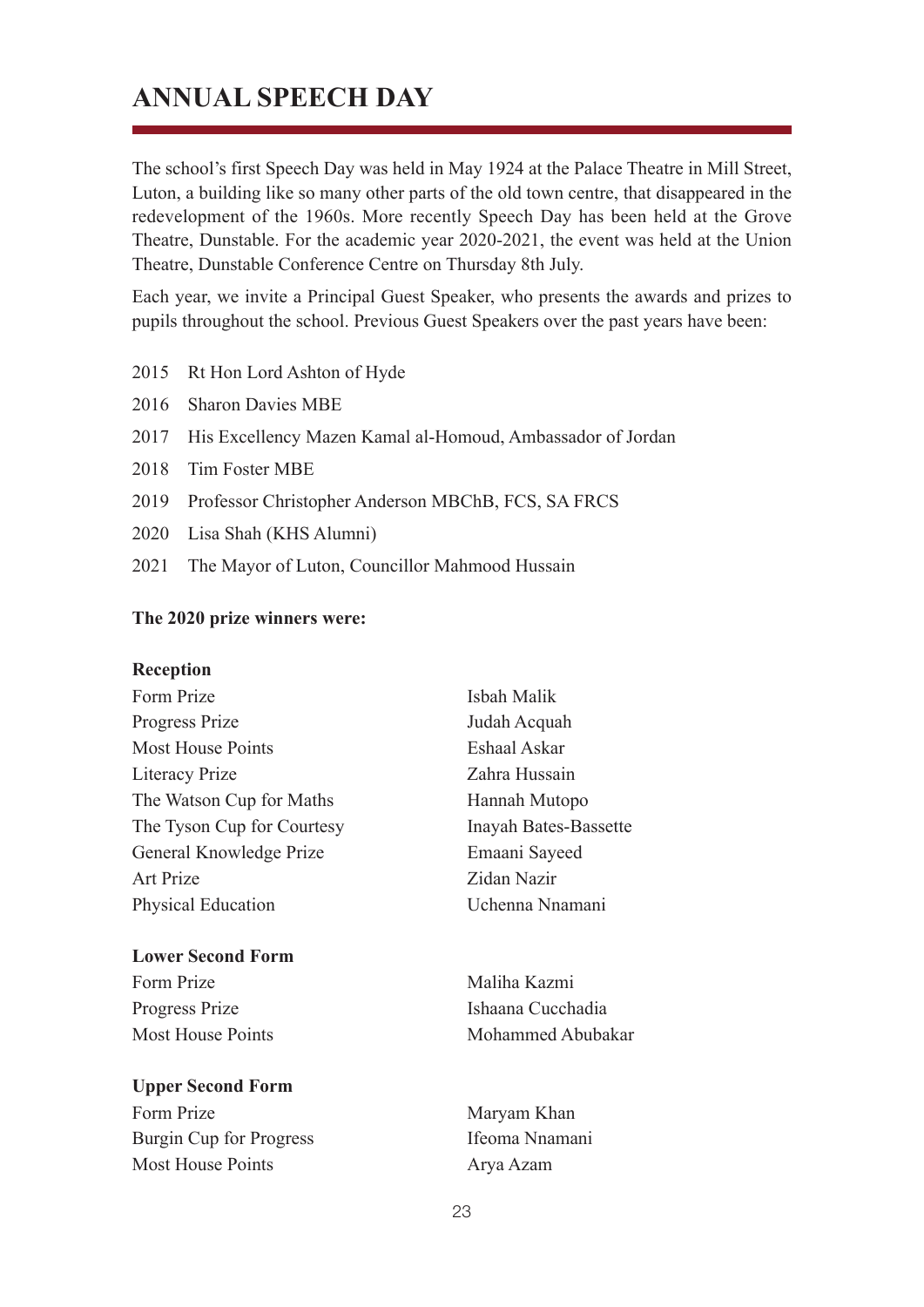**Lower Third Form** Form Prize Saif Bumawala Progress Prize Eesa Khan

#### **Lower School General Prizes**

Hughes Cup for English Liyanna Rahman Spelling Prize Zayn Bhatti Creative Writing Prize Maryam Khan Reading Prize Arya Azam Poetry Prize Azaan Hussain Holes Cup for Mathematics Harper-Rayne Tomlin Arithmetic Prize Da'ud Gillani Mental Arithmetic Prize Yaheya Ahmed Courtesy Prize Max Goodenough General Knowledge Prize Eliyah Uddin History Prize Joshaan Nijjar Geography Prize Mikaeel Uddin Parish Cup for Neatness Eva Orozco-Jimenez Day Cup for Music Nahla Josephs Art Prize Andrew Di-Wojtasiuk Gudgin Cup for Dramatic Ability Rayan Ahmed ICT Prize Eesa Khan Physical Education Prize Zach Hannam Russian Prize Soha Jafri Downshire Cup for General Helpfulness Khalyn Headley-George

#### **Upper Third Form (1)**

Form Prize Nyiah-Mai Peters Henchey Shield for Progress Aaron Roopra Most House Points Mikhail Khan

#### **Upper Third Form (2)**

Form Prize Khadija Ahmed Progress Prize Zahra Ali Most House Points Seth Sydney

#### **Lower Fourth Form** Form Prize Sarrinah Ahmad Progress Prize Ayesha Mazhar

Most House Points **Tamara Senouni** 

Most House Points **Eva Orozco-Jimenez**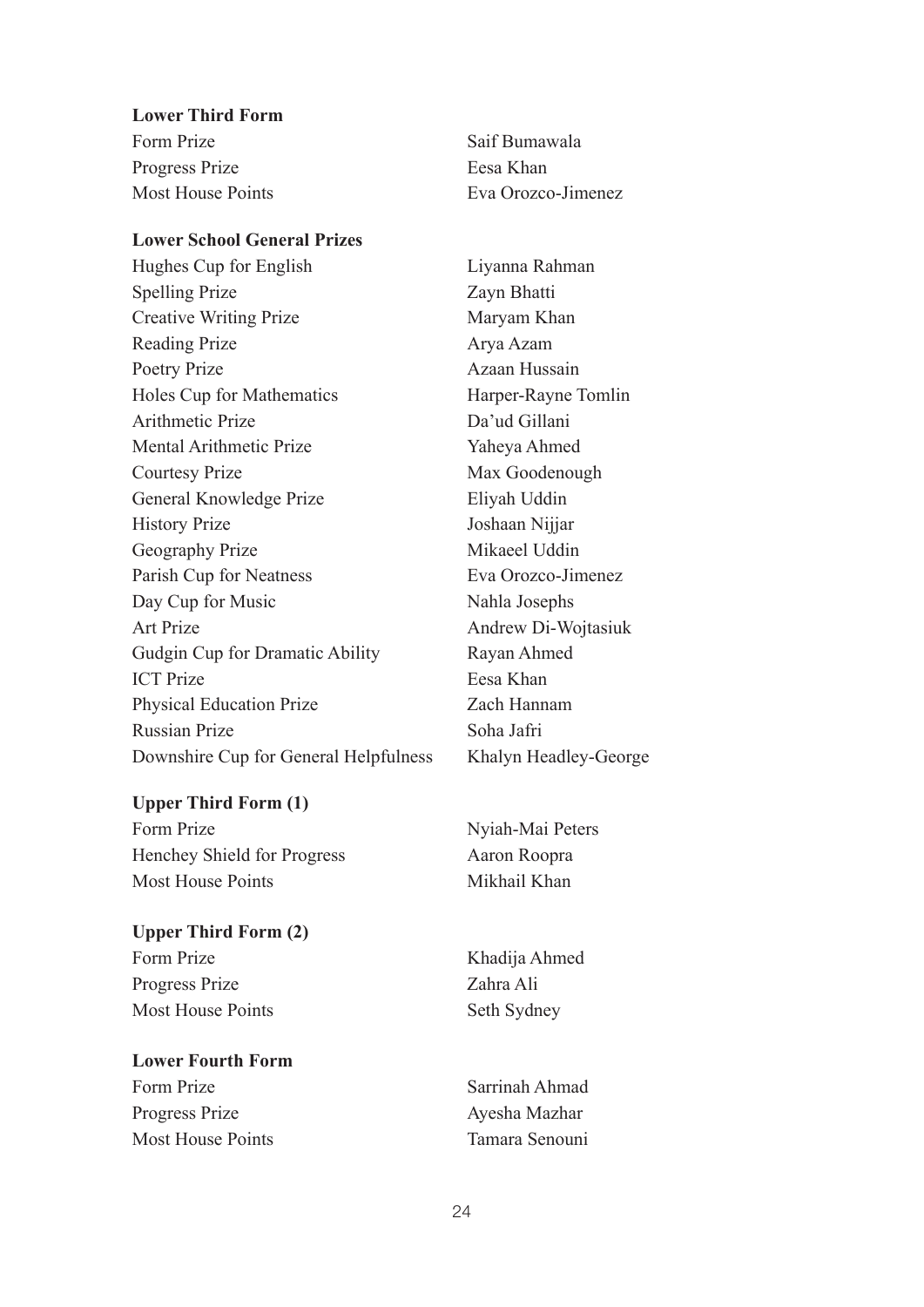#### **Upper Fourth Form**

| Form Prize               | Mischa Wilson   |
|--------------------------|-----------------|
| Progress Prize           | Zaina Choudhury |
| <b>Most House Points</b> | Juliette Mitrov |

#### **Upper School General Prizes**

Ashton Cup for English Juliette Mitrov Essay Prize Ayesha Raza Spoken English Prize Eleeza Ahmed Spelling Prize Tamara Senouni Neatness Prize Zahra Ali Harmsworth Cup for Mathematics Khadija Ahmed Arithmetic Prize Eesa Akhtar Mental Arithmetic Danisan Sathiskumar Algebra Prize Tahmeed Ahmed Keens Cup for Science Zeeshan Mohib Biology Prize Jayden Wilson Chemistry Prize Aamina Khalid Physics Prize Muhammed Abubakar Southam Cup for History Mischa Wilson Geography Prize Aaron Roopra Costin Cup for General Knowledge Zaid Abdul Adamu Art Prize Maryam Ahmed Music Prize Dami Adeoti Design Technology Prize Maryam Abdul Adamu Spencer Cup for ICT Adam Rahman Courtesy Prize Nyiah-Mai Peters Expressive Arts Prize Anum Mumtaz Physical Education Prize Talia Mokaya Worthington Cup for Latin Fatima Mahmood Spanish Prize Arjan Bihal

#### **Whole School Awards**

House Sports Shield Windsor House Governors' Award for Endeavour Ismaeel Ali Challenge Cup Juliette Mitrov House Cup (Most Housepoints) Churchill House Sports Person of the Year Mischa Wilson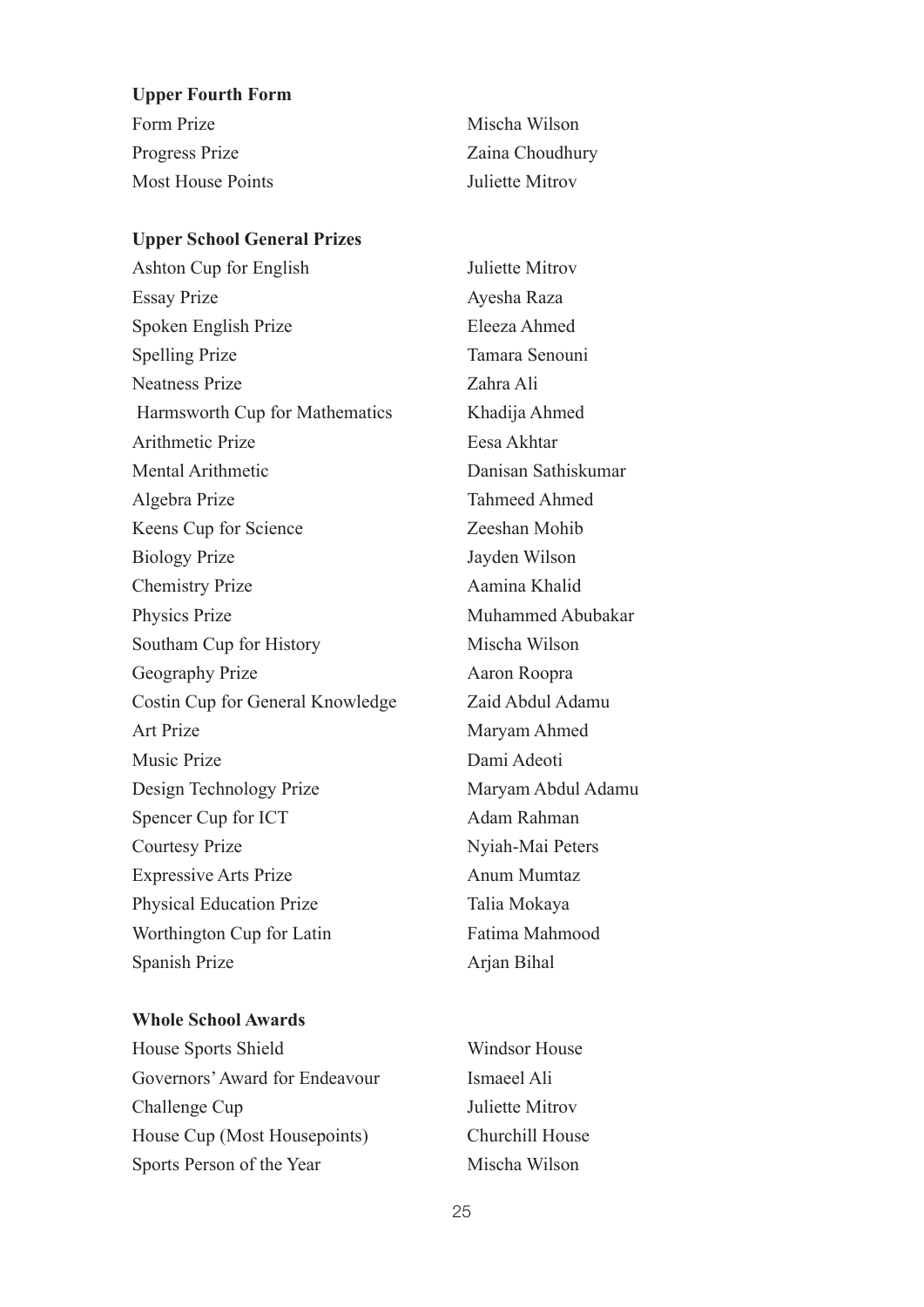## **SPORTS DAY**

An important annual event in the King's House School calendar is Sports Day, which is usually held at the Stockwood Park Athletic Centre.

Pupils are generally awarded points for first, second and third place, which contribute towards to point total for each House. The winning House is presented with the King's House Sports Shield.

Recent Winners:

| 2014                 | Keens House |
|----------------------|-------------|
| $\sim$ $\sim$ $\sim$ |             |

- 2015 Churchill House 2016 Churchill House
- 2017 Churchill House
- 2018 Churchill House
- 
- 2019 Windsor House
- 2020 Not Contested
- 2021 Windsor House

## **THE KHS PARENTS' ASSOCIATION**

All parents are members of the Association. A Parents Council of 15 members is elected every 2 years at the beginning of the academic year through a school wide ballot of parents. Eight members of the Parents' Council form the Association Committee and hold office for 2 years.

The Association supports the provision of information to parents and engages in activities which support and advance the curricular and extra-curricular experience of pupils.

## **1891 ASSOCIATION & MUSEUM**

The 1891 Association was founded as an alumni association for former pupils, parents, staff and associates of the school. At the present time it has a membership stretching back to the late 1950s. The Association is represented on the Board of Trustees who pay close attention to their views on the progress and welfare of the school and its pupils.

Recent re-unions have been held at Luton Hoo and Flitwick Manor. The Association has its own website and newsletter.

A number of photos, exhibits and correspondence have been donated by members of the Association who are assisting in creating a Museum to commemorate the school's 130th Anniversary to be celebrated in 2021.